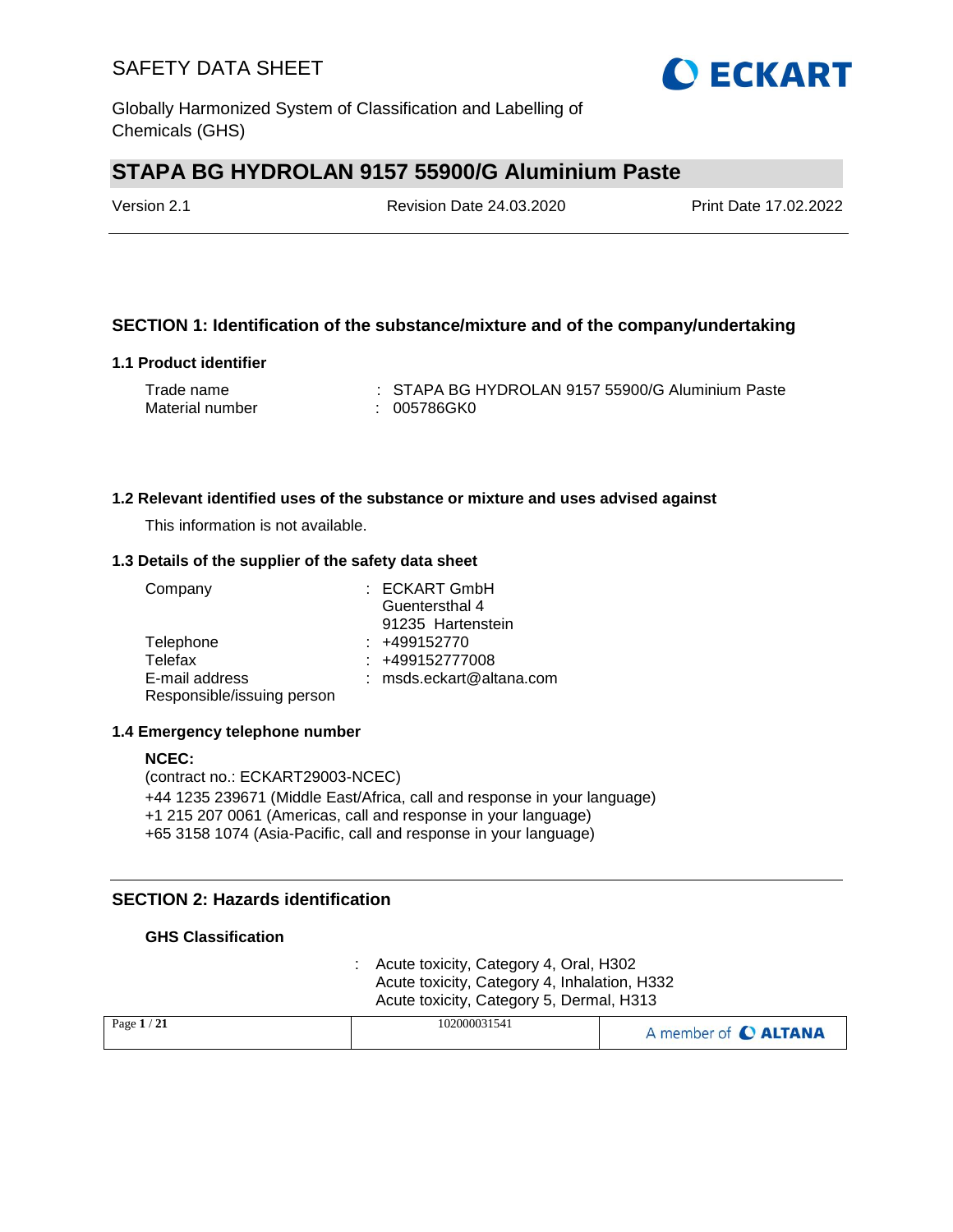Globally Harmonized System of Classification and Labelling of Chemicals (GHS)

# **STAPA BG HYDROLAN 9157 55900/G Aluminium Paste**

**O ECKART** 

| Version 2.1                        | Revision Date 24.03.2020                                                                                                                                                                                                                                                   | Print Date 17.02.2022                                                                                                                                                                                                                                                                 |
|------------------------------------|----------------------------------------------------------------------------------------------------------------------------------------------------------------------------------------------------------------------------------------------------------------------------|---------------------------------------------------------------------------------------------------------------------------------------------------------------------------------------------------------------------------------------------------------------------------------------|
|                                    | Skin corrosion/irritation, Category 2, H315<br>Serious eye damage/eye irritation, Category 2A, H319                                                                                                                                                                        |                                                                                                                                                                                                                                                                                       |
| <b>GHS-Labelling</b>               |                                                                                                                                                                                                                                                                            |                                                                                                                                                                                                                                                                                       |
| Symbol(s)                          |                                                                                                                                                                                                                                                                            |                                                                                                                                                                                                                                                                                       |
| Signal word                        | Warning                                                                                                                                                                                                                                                                    |                                                                                                                                                                                                                                                                                       |
| <b>Hazard statements</b>           | H302 + H332: Harmful if swallowed or if inhaled.<br>H313: May be harmful in contact with skin.<br>H315: Causes skin irritation.<br>H319: Causes serious eye irritation.                                                                                                    |                                                                                                                                                                                                                                                                                       |
| Precautionary statements           | <b>Prevention:</b><br>P261<br>P280<br>Response:<br>air and keep comfortable for breathing. Call a POISON<br>CENTER/doctor if you feel unwell.<br>P312 Call a POISON CENTER/doctor if you feel unwell.<br>P337 + P313<br>attention.<br>Disposal:<br>P501<br>disposal plant. | Avoid breathing dust/ fume/ gas/ mist/ vapours/ spray.<br>Wear protective gloves/ eye protection/ face protection.<br>P304 + P340 + P312 IF INHALED: Remove person to fresh<br>If eye irritation persists: Get medical advice/<br>Dispose of contents/ container to an approved waste |
| Identification                     | Hazardous components which must be listed on the label<br>CAS-No.                                                                                                                                                                                                          |                                                                                                                                                                                                                                                                                       |
| 2-butoxyethanol<br>silicon dioxide | 111-76-2<br>7631-86-9                                                                                                                                                                                                                                                      |                                                                                                                                                                                                                                                                                       |

| Page $2/21$ | 102000031541 | A member of C ALTANA |
|-------------|--------------|----------------------|
|             |              |                      |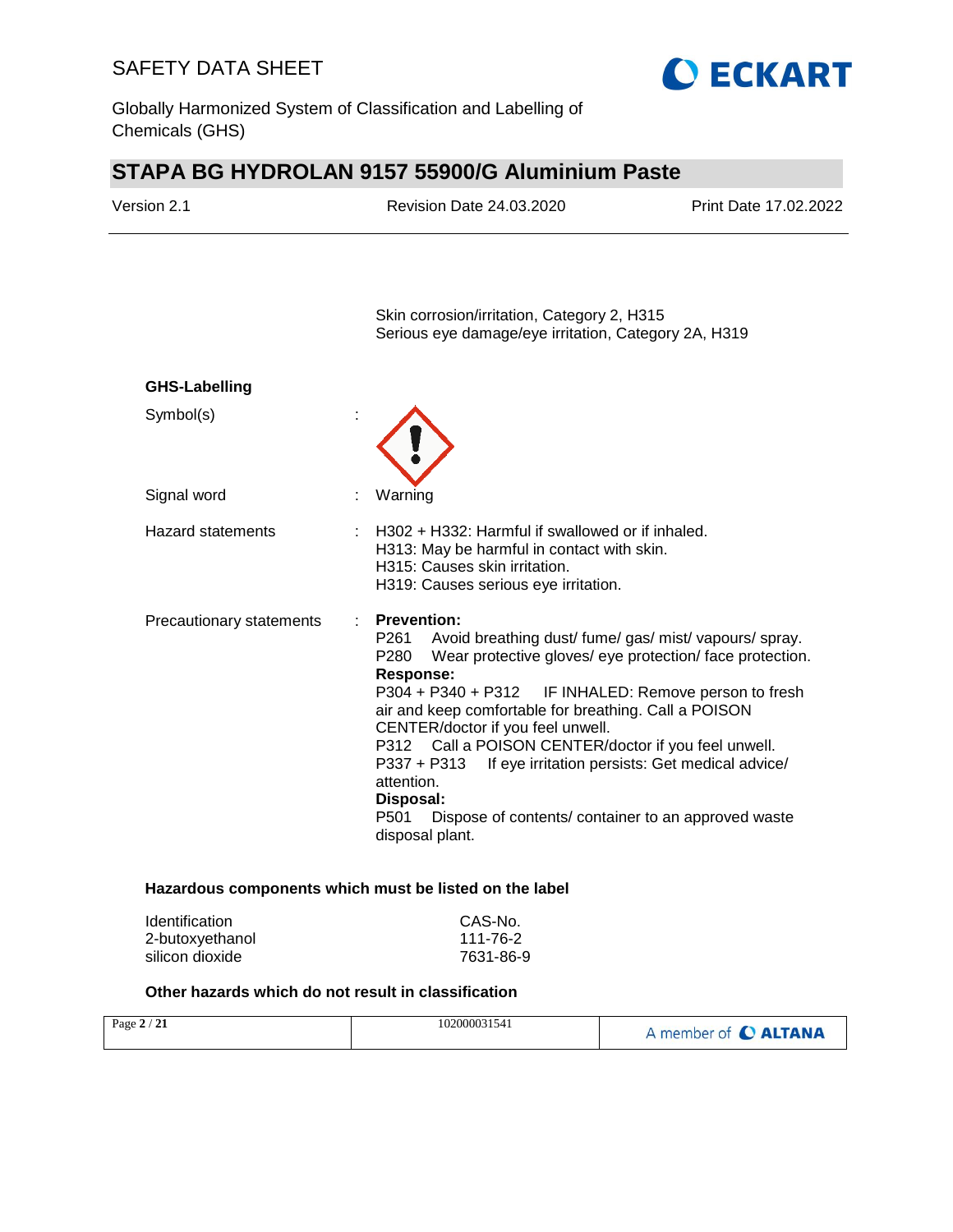

Globally Harmonized System of Classification and Labelling of Chemicals (GHS)

# **STAPA BG HYDROLAN 9157 55900/G Aluminium Paste**

| Version 2.1 | Revision Date 24.03.2020 | <b>Print Date 17.02.2022</b> |
|-------------|--------------------------|------------------------------|
|             |                          |                              |

Combustible Solids

## **SECTION 3: Composition/information on ingredients**

| Substance name | $\therefore$ BG HYDROLAN 9157 |
|----------------|-------------------------------|
|                |                               |

Substance No. **:** : :

### **Hazardous components**

| Chemical name                                      | CAS-No.<br>EINECS-No.  | Classification and<br>labelling                                                                                                     | Concentration[%] |
|----------------------------------------------------|------------------------|-------------------------------------------------------------------------------------------------------------------------------------|------------------|
| aluminium powder (stabilised)                      | 7429-90-5<br>231-072-3 | Flam. Sol.; 1; H228                                                                                                                 | $25 - 50$        |
| 2-butoxyethanol                                    | 111-76-2<br>203-905-0  | Flam. Liq.;4;H227<br>Acute Tox.;4;H302<br>Acute $Tox$ : 4; H312<br>Acute Tox.;4;H332<br>Skin Irrit.; 2; H315<br>Eye Irrit.; 2; H319 | $25 - 50$        |
| silicon dioxide                                    | 7631-86-9<br>231-545-4 | Acute $Tox.:5:H303$                                                                                                                 | $1 - 10$         |
| $N-(3-$<br>(trimethoxysilyl)propyl)ethylenediamine | 1760-24-3<br>217-164-6 | Acute $Tox$ ; 5; H303<br>Acute Tox.;4;H332<br>;1;H318<br>Skin Sens.;1;H317                                                          | $0.1 - 1$        |

For the full text of the H-Statements mentioned in this Section, see Section 16.

| Page $3/21$ | 102000031541 | A member of C ALTANA |
|-------------|--------------|----------------------|
|             |              |                      |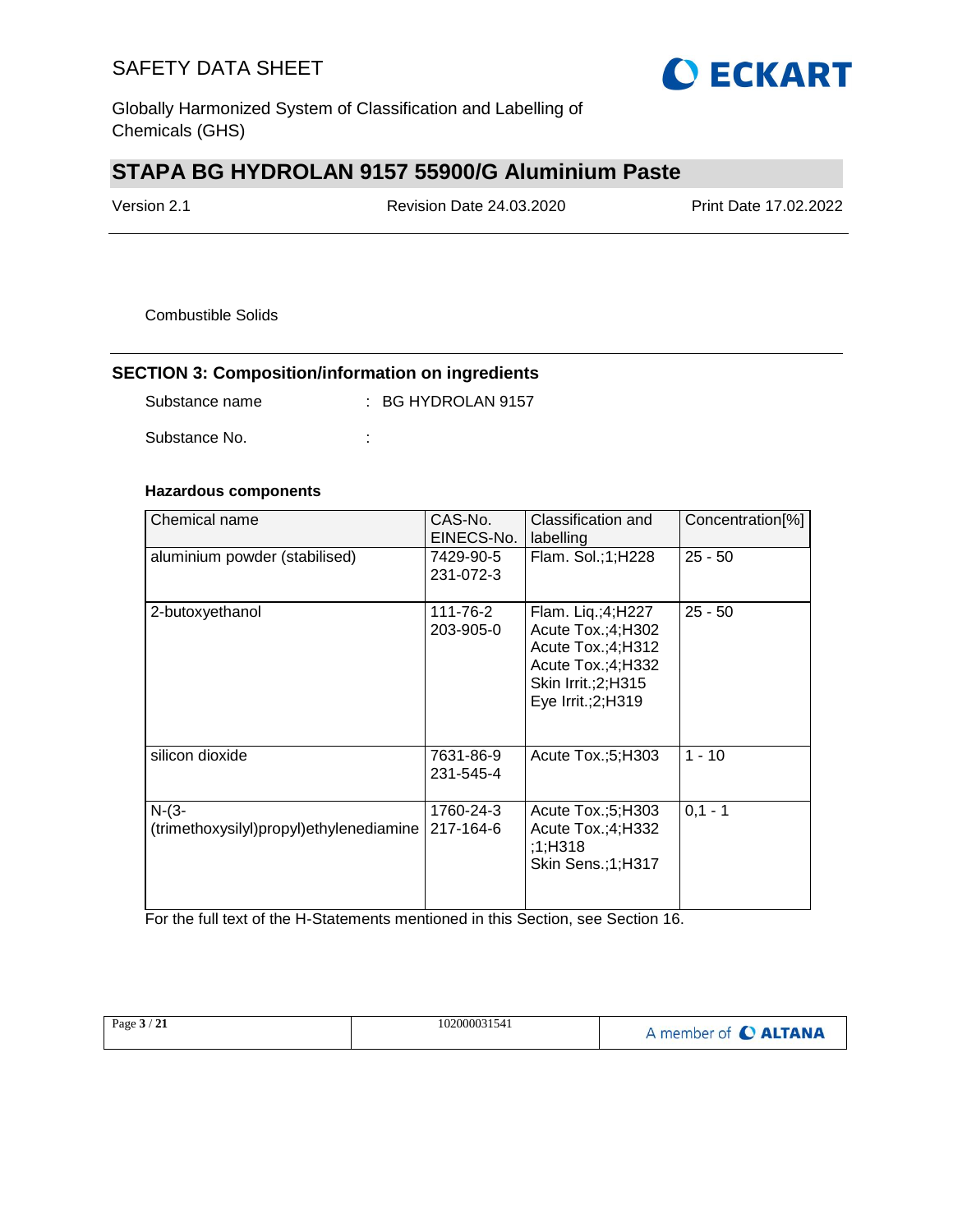

Globally Harmonized System of Classification and Labelling of Chemicals (GHS)

# **STAPA BG HYDROLAN 9157 55900/G Aluminium Paste**

| Version 2.1 |  |
|-------------|--|
|-------------|--|

Revision Date 24.03.2020 Print Date 17.02.2022

### **SECTION 4: First aid measures**

| 4.1 Description of first aid measures |                                                                                                                                                                                 |  |
|---------------------------------------|---------------------------------------------------------------------------------------------------------------------------------------------------------------------------------|--|
| General advice                        | : Move the victim to fresh air.<br>Do not leave the victim unattended.                                                                                                          |  |
|                                       | Move out of dangerous area.<br>Show this safety data sheet to the doctor in attendance.                                                                                         |  |
| If inhaled                            | : If unconscious, place in recovery position and seek medical<br>advice.<br>If symptoms persist, call a physician.                                                              |  |
|                                       |                                                                                                                                                                                 |  |
| In case of skin contact               | : Wash off immediately with soap and plenty of water.                                                                                                                           |  |
|                                       | If skin irritation persists, call a physician.<br>If on skin, rinse well with water.<br>If on clothes, remove clothes.                                                          |  |
| In case of eye contact                | : Immediately flush eye(s) with plenty of water.                                                                                                                                |  |
|                                       | Immediately flush eye(s) with plenty of water.<br>Remove contact lenses.<br>Keep eye wide open while rinsing.<br>If eye irritation persists, consult a specialist.              |  |
| If swallowed                          | : Keep respiratory tract clear.<br>Do not give milk or alcoholic beverages.<br>Never give anything by mouth to an unconscious person.<br>If symptoms persist, call a physician. |  |

#### **4.2 Most important symptoms and effects, both acute and delayed**

This information is not available.

#### **4.3 Indication of any immediate medical attention and special treatment needed**

| Page $4/21$ | 102000031541 | A member of C ALTANA |
|-------------|--------------|----------------------|
|             |              |                      |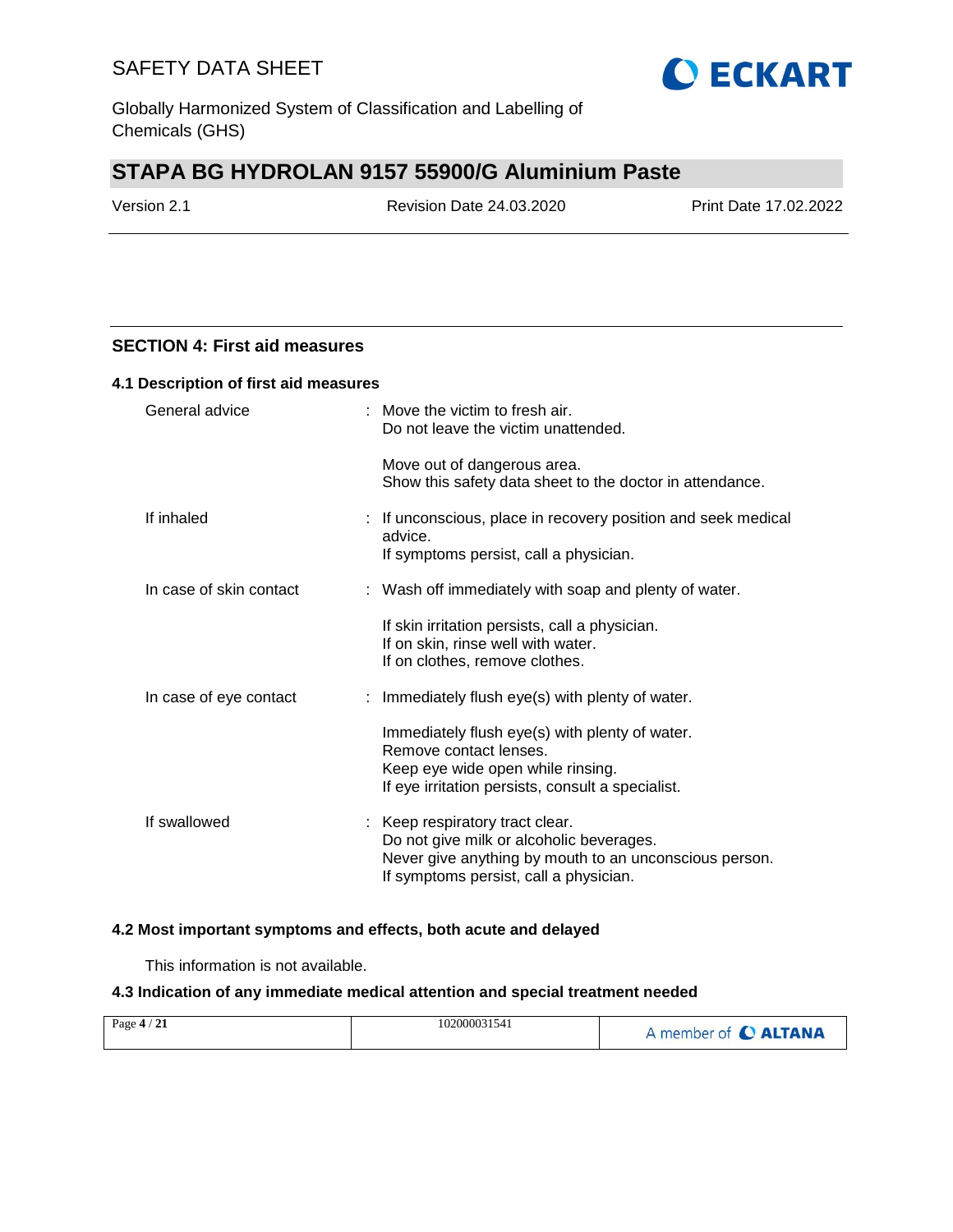

Globally Harmonized System of Classification and Labelling of Chemicals (GHS)

# **STAPA BG HYDROLAN 9157 55900/G Aluminium Paste**

| Version 2.1 | <b>Revision Date 24.03.2020</b> | Print Date 17.02.2022 |  |
|-------------|---------------------------------|-----------------------|--|
|             |                                 |                       |  |

This information is not available.

#### **SECTION 5: Firefighting measures**

#### **5.1 Extinguishing media**

| Suitable extinguishing media      | : Dry sand, Special powder against metal fire   |
|-----------------------------------|-------------------------------------------------|
| Unsuitable extinguishing<br>media | : Water, Foam, ABC powder, Carbon dioxide (CO2) |

#### **5.2 Special hazards arising from the substance or mixture**

This information is not available.

#### **5.3 Advice for firefighters**

| Special protective equipment<br>for firefighters | : Use personal protective equipment.                                                                                                                   |
|--------------------------------------------------|--------------------------------------------------------------------------------------------------------------------------------------------------------|
|                                                  | Wear self-contained breathing apparatus for firefighting if<br>necessary.                                                                              |
| Further information                              | : Standard procedure for chemical fires. Use extinguishing<br>measures that are appropriate to local circumstances and the<br>surrounding environment. |

#### **SECTION 6: Accidental release measures**

#### **6.1 Personal precautions, protective equipment and emergency procedures**

| Personal precautions | : Evacuate personnel to safe areas. |
|----------------------|-------------------------------------|
|                      | Use personal protective equipment.  |
|                      | Remove all sources of ignition.     |
|                      | Use personal protective equipment.  |
|                      | Avoid dust formation.               |

| Page $5/21$ | 102000031541 | A member of C ALTANA |
|-------------|--------------|----------------------|
|             |              |                      |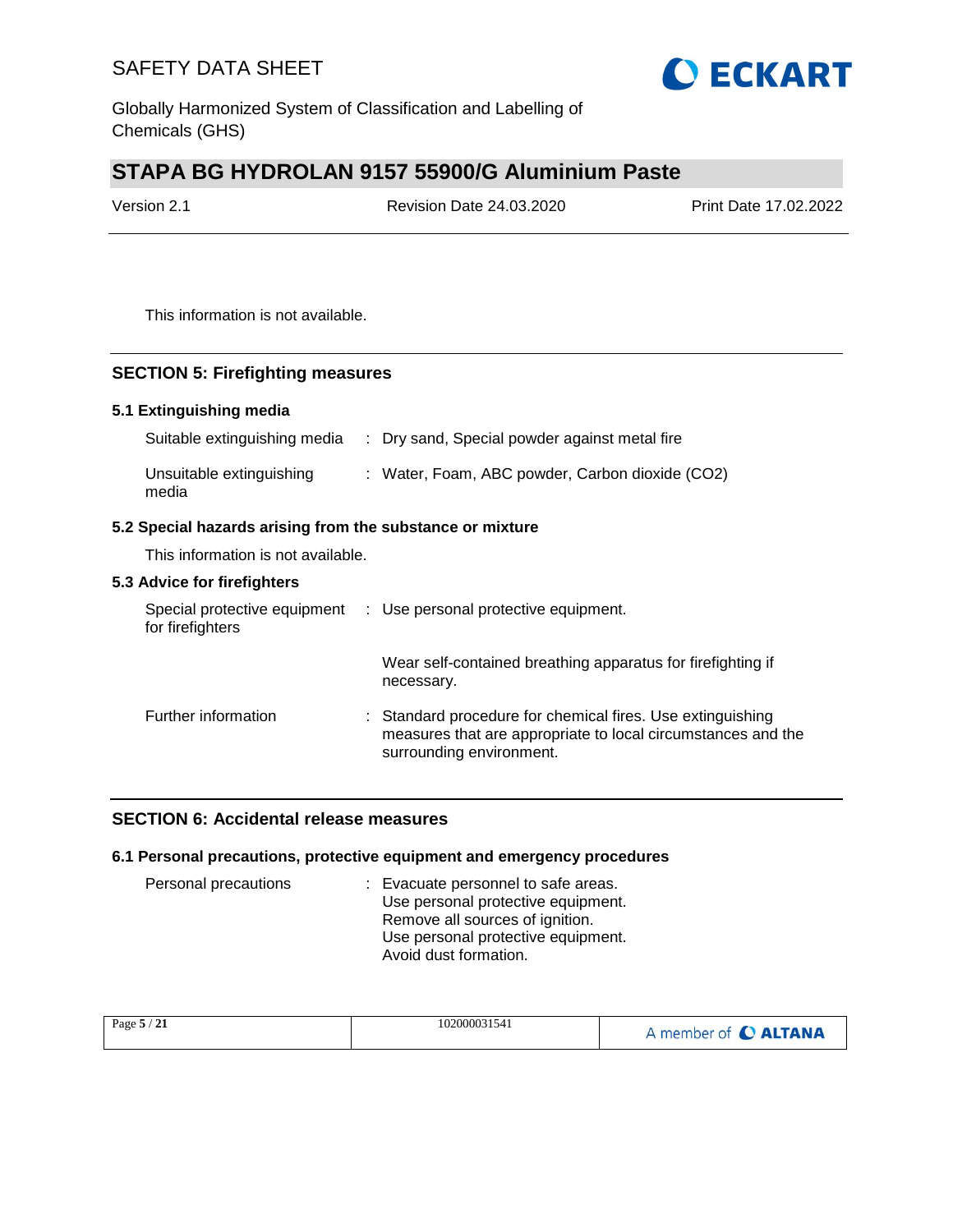

# **STAPA BG HYDROLAN 9157 55900/G Aluminium Paste**

| Version 2.1                                               | <b>Revision Date 24.03.2020</b>                                                                                                                                | Print Date 17.02.2022 |
|-----------------------------------------------------------|----------------------------------------------------------------------------------------------------------------------------------------------------------------|-----------------------|
|                                                           |                                                                                                                                                                |                       |
| <b>6.2 Environmental precautions</b>                      |                                                                                                                                                                |                       |
| Environmental precautions                                 | $\therefore$ Prevent further leakage or spillage if safe to do so.<br>If the product contaminates rivers and lakes or drains inform<br>respective authorities. |                       |
| 6.3 Methods and materials for containment and cleaning up |                                                                                                                                                                |                       |
| Methods for cleaning up                                   | : Use mechanical handling equipment.<br>Soak up with inert absorbent material (e.g. sand, silica gel,<br>acid binder, universal binder, sawdust).              |                       |
|                                                           | Do not flush with water.<br>Keep in suitable, closed containers for disposal.                                                                                  |                       |
| 6.4 Reference to other sections                           |                                                                                                                                                                |                       |
| For personal protection see section 8.                    |                                                                                                                                                                |                       |

## **SECTION 7: Handling and storage**

## **7.1 Precautions for safe handling**

| Advice on safe handling                            | : Keep away from heat and sources of ignition. Avoid dust<br>formation. Ensure adequate ventilation.                                                                                                                                                                                                            |                             |
|----------------------------------------------------|-----------------------------------------------------------------------------------------------------------------------------------------------------------------------------------------------------------------------------------------------------------------------------------------------------------------|-----------------------------|
|                                                    | Avoid formation of respirable particles. Do not breathe<br>vapours/dust. Avoid contact with skin and eyes. For personal<br>protection see section 8. Smoking, eating and drinking should<br>be prohibited in the application area. Dispose of rinse water in<br>accordance with local and national regulations. |                             |
| Advice on protection against<br>fire and explosion | : Keep away from open flames, hot surfaces and sources of<br>ignition. Earthing of containers and apparatuses is essential.                                                                                                                                                                                     |                             |
|                                                    | Avoid dust formation.                                                                                                                                                                                                                                                                                           |                             |
| Hygiene measures                                   | : When using do not eat or drink. When using do not smoke.<br>Wash hands before breaks and at the end of workday.                                                                                                                                                                                               |                             |
| Page 6 / 21                                        | 102000031541                                                                                                                                                                                                                                                                                                    | A member of <b>C ALTANA</b> |

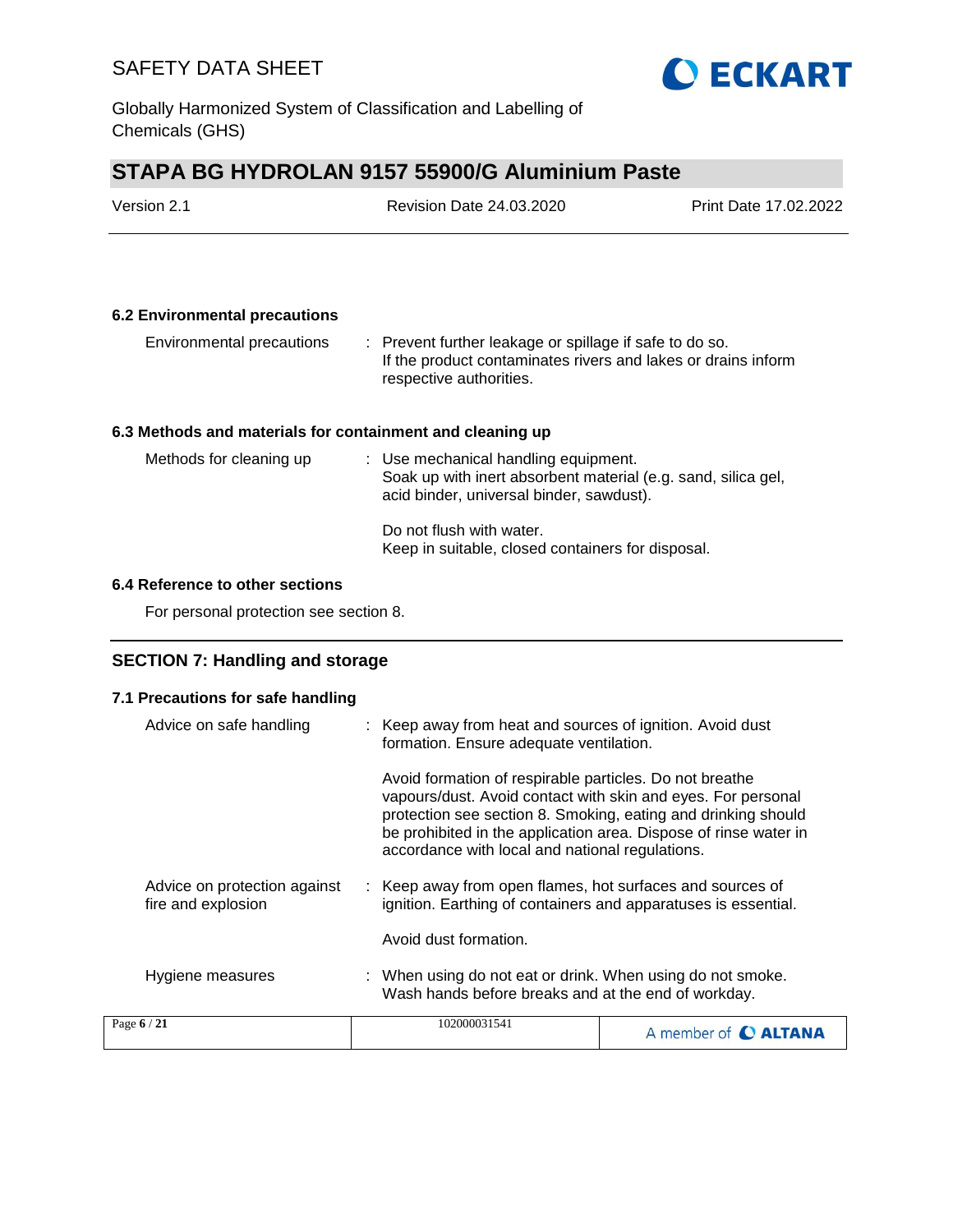

Globally Harmonized System of Classification and Labelling of Chemicals (GHS)

# **STAPA BG HYDROLAN 9157 55900/G Aluminium Paste**

| Version 2.1 | <b>Revision Date 24.03.2020</b> | <b>Print Date 17.02.2022</b> |  |
|-------------|---------------------------------|------------------------------|--|
|             |                                 |                              |  |

#### **7.2 Conditions for safe storage, including any incompatibilities**

| Requirements for storage<br>areas and containers | : Store in original container. Keep containers tightly closed in a<br>cool, well-ventilated place. Keep container closed when not in<br>use. Keep away from sources of ignition - No smoking.                                                                          |
|--------------------------------------------------|------------------------------------------------------------------------------------------------------------------------------------------------------------------------------------------------------------------------------------------------------------------------|
|                                                  | Keep container tightly closed in a dry and well-ventilated<br>place. Electrical installations / working materials must comply<br>with the technological safety standards.                                                                                              |
| Further information on<br>storage conditions     | : Protect from humidity and water. Do not allow to dry.                                                                                                                                                                                                                |
| Advice on common storage                         | : Do not store together with oxidizing and self-igniting products.<br>Never allow product to get in contact with water during<br>storage. Keep away from oxidizing agents, strongly alkaline<br>and strongly acid materials in order to avoid exothermic<br>reactions. |
| Other data                                       | : No decomposition if stored and applied as directed.                                                                                                                                                                                                                  |

### **7.3 Specific end use(s)**

This information is not available.

### **SECTION 8: Exposure controls/personal protection**

#### **8.1 Control parameters**

#### **Germany:**

| Page 7 / 21 |                                     |           |                                     | 102000031541          |            | A member of C ALTANA |  |
|-------------|-------------------------------------|-----------|-------------------------------------|-----------------------|------------|----------------------|--|
|             | aluminium<br>powder<br>(stabilised) | 7429-90-5 | AGW (Inhalable<br>fraction)         | $10 \text{ mg/m}$     | 2014-04-02 | DE TRGS 900          |  |
|             | Components                          | CAS-No.   | Value type<br>(Form of<br>exposure) | Control<br>parameters | Update     | <b>Basis</b>         |  |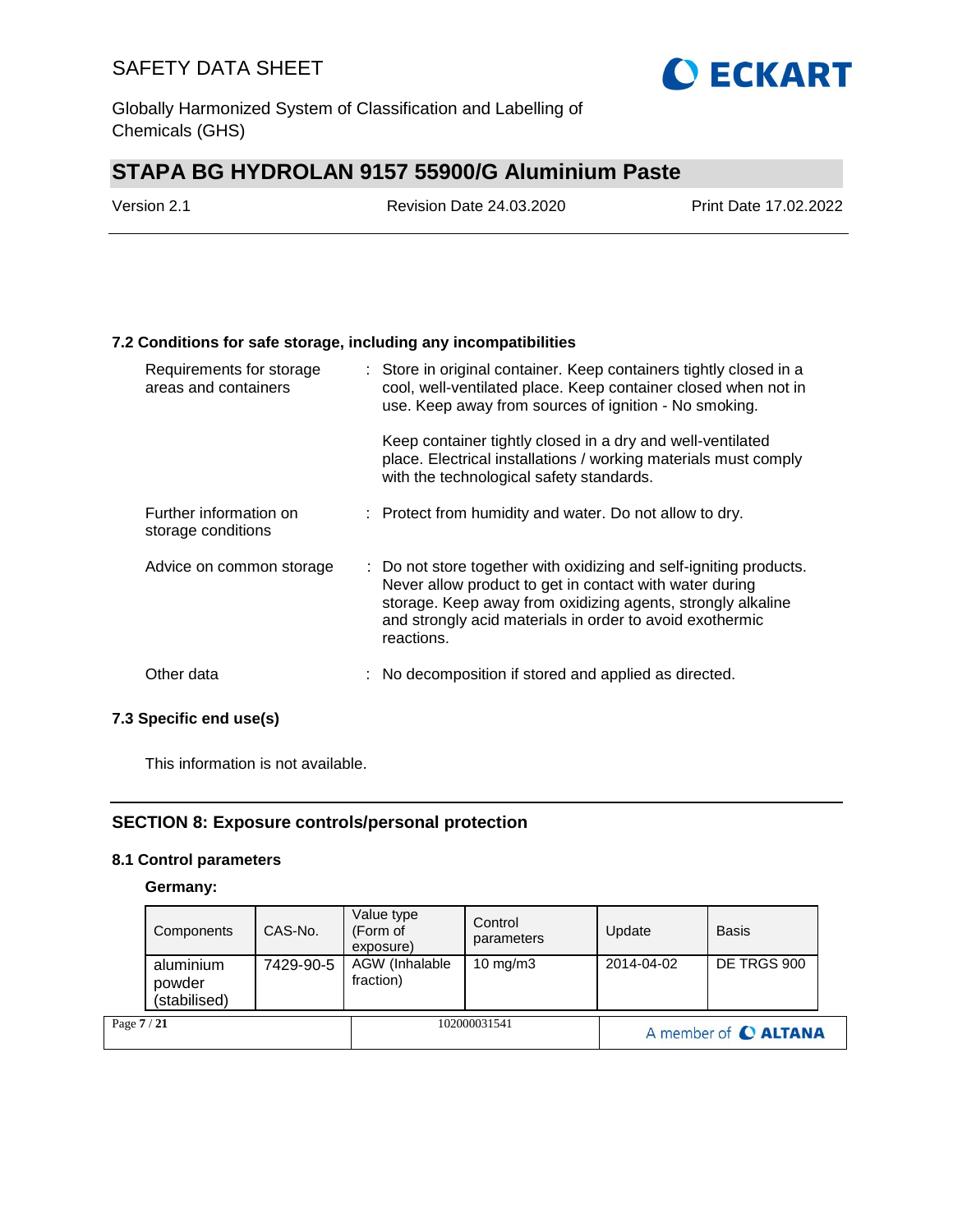

Globally Harmonized System of Classification and Labelling of Chemicals (GHS)

# **STAPA BG HYDROLAN 9157 55900/G Aluminium Paste**

Version 2.1 Revision Date 24.03.2020 Print Date 17.02.2022

| Peak-limit: excursion<br>factor (category) |                | 2; (II)                                                                                                                                             |                                                                                                                                                                             |             |             |  |
|--------------------------------------------|----------------|-----------------------------------------------------------------------------------------------------------------------------------------------------|-----------------------------------------------------------------------------------------------------------------------------------------------------------------------------|-------------|-------------|--|
| Further information                        |                | Commission for dangerous substancesSenate commission for the<br>review of compounds at the work place dangerous for the health<br>(MAK-commission). |                                                                                                                                                                             |             |             |  |
| aluminium<br>powder<br>(stabilised)        | 7429-90-5      | <b>AGW</b> (Alveolate<br>fraction)                                                                                                                  | $1,25$ mg/m3                                                                                                                                                                | 2014-04-02  | DE TRGS 900 |  |
| Peak-limit: excursion<br>factor (category) |                | 2; (II)                                                                                                                                             |                                                                                                                                                                             |             |             |  |
| Further information                        |                | (MAK-commission).                                                                                                                                   | Commission for dangerous substancesSenate commission for the<br>review of compounds at the work place dangerous for the health                                              |             |             |  |
| $2 -$<br>butoxyethano                      | 111-76-2       | <b>TWA</b>                                                                                                                                          | 20 ppm<br>98 mg/m3                                                                                                                                                          | 2000-06-16  | 2000/39/EC  |  |
| Further information                        |                | Identifies the possibility of significant uptake through the<br>skinIndicative                                                                      |                                                                                                                                                                             |             |             |  |
| $2 -$<br>butoxyethano                      | $111 - 76 - 2$ | <b>STEL</b>                                                                                                                                         | 50 ppm<br>246 mg/m3                                                                                                                                                         | 2000-06-16  | 2000/39/EC  |  |
| Further information                        |                | Identifies the possibility of significant uptake through the<br>skinIndicative                                                                      |                                                                                                                                                                             |             |             |  |
| $2 -$<br>butoxyethano                      | $111 - 76 - 2$ | <b>AGW</b>                                                                                                                                          | $\overline{10}$ ppm<br>49 mg/m3                                                                                                                                             | 2012-01-12  | DE TRGS 900 |  |
| Peak-limit: excursion<br>factor (category) |                | 4(11)                                                                                                                                               |                                                                                                                                                                             |             |             |  |
| Further information                        |                |                                                                                                                                                     | Commission for dangerous substancesSkin absorptionWhen there<br>is compliance with the OEL and biological tolerance values, there<br>is no risk of harming the unborn child |             |             |  |
| silicon<br>dioxide                         | 7631-86-9      | AGW (Inhalable<br>2013-09-19<br>$4$ mg/m $3$<br>fraction)                                                                                           |                                                                                                                                                                             | DE TRGS 900 |             |  |
| Further information                        |                | Senate commission for the review of compounds at the work<br>place dangerous for the health (MAK-commission).Colloidal                              |                                                                                                                                                                             |             |             |  |

| Page $8/21$ | 102000031541 | A member of C ALTANA |
|-------------|--------------|----------------------|
|             |              |                      |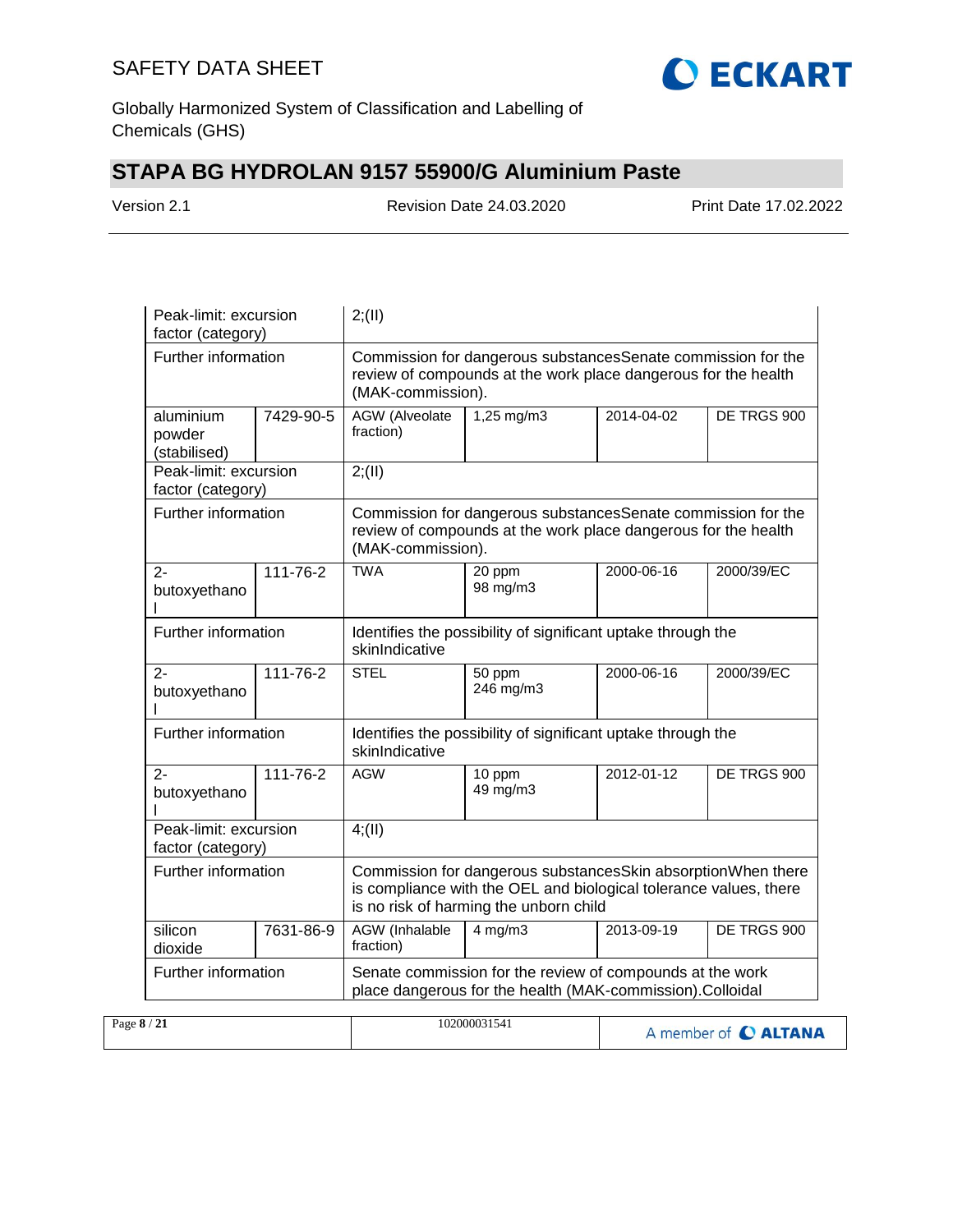

Globally Harmonized System of Classification and Labelling of Chemicals (GHS)

# **STAPA BG HYDROLAN 9157 55900/G Aluminium Paste**

| Version 2.1 |  |
|-------------|--|
|-------------|--|

Revision Date 24.03.2020 Print Date 17.02.2022

amorphous silica, including pyrogenic silica and in wet processes manufactured silica (precipitated silica, silicagel).When there is compliance with the OEL and biological tolerance values, there is no risk of harming the unborn child

### **United States of America (USA):**

| Components                          | CAS-No.   | Value type<br>(Form of<br>exposure)    | Control<br>parameters                  | Update     | Basis |
|-------------------------------------|-----------|----------------------------------------|----------------------------------------|------------|-------|
| aluminium<br>powder<br>(stabilised) | 7429-90-5 | TWA (total dust)                       | 50 Million particles<br>per cubic foot | 2012-07-01 |       |
| aluminium<br>powder<br>(stabilised) | 7429-90-5 | <b>TWA</b><br>(Respirable)             | $5$ mg/m $3$                           | 2013-10-08 |       |
| aluminium<br>powder<br>(stabilised) | 7429-90-5 | TWA (total dust)                       | 15 mg/m3                               | 2012-07-01 |       |
| aluminium<br>powder<br>(stabilised) | 7429-90-5 | TWA (total)                            | 10 mg/m3                               | 2013-10-08 |       |
| aluminium<br>powder<br>(stabilised) | 7429-90-5 | TWA (respirable<br>fraction)           | $5$ mg/m $3$                           | 2012-07-01 |       |
| aluminium<br>powder<br>(stabilised) | 7429-90-5 | TWA (respirable<br>fraction)           | 15 Million particles<br>per cubic foot | 2012-07-01 |       |
| aluminium<br>powder<br>(stabilised) | 7429-90-5 | PEL (Total dust)                       | 10 mg/m3                               | 2014-11-26 |       |
| aluminium<br>powder<br>(stabilised) | 7429-90-5 | PEL (respirable<br>dust fraction)      | $5$ mg/m $3$                           | 2014-11-26 |       |
| aluminium<br>powder<br>(stabilised) | 7429-90-5 | <b>TWA</b><br>(Respirable<br>fraction) | 1 $mg/m3$                              | 2008-01-01 |       |
| aluminium<br>powder                 | 7429-90-5 | <b>TWA</b>                             | $5$ mg/m $3$                           | 2005-09-01 |       |

| Page $9/21$ | 102000031541 | A member of C ALTANA |
|-------------|--------------|----------------------|
|             |              |                      |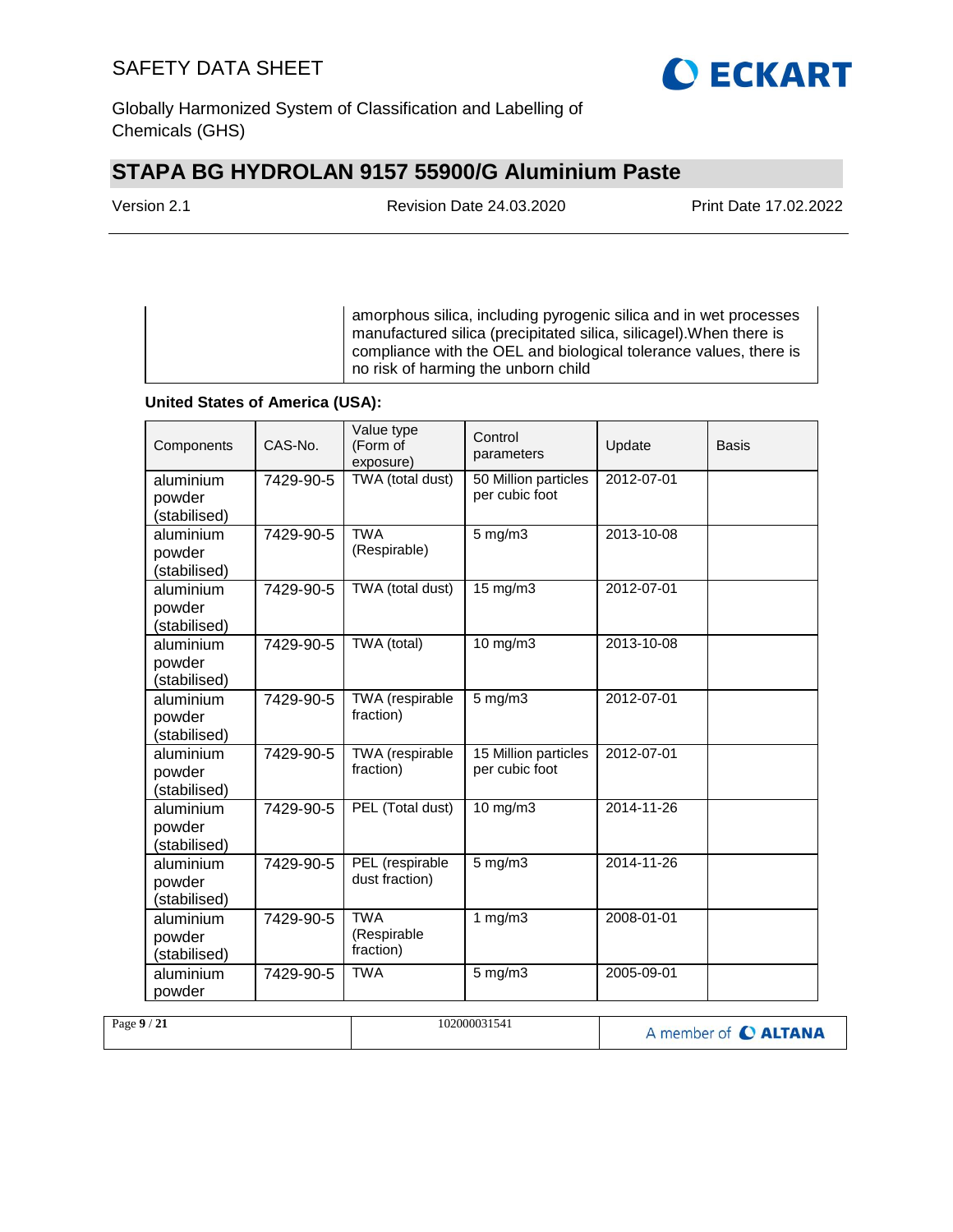

Globally Harmonized System of Classification and Labelling of Chemicals (GHS)

# **STAPA BG HYDROLAN 9157 55900/G Aluminium Paste**

Version 2.1 Revision Date 24.03.2020 Print Date 17.02.2022

| <b>TWA (Total)</b><br>$15 \text{ mg/m}$<br>aluminium<br>7429-90-5<br>1989-01-19<br>powder<br>(stabilised)<br><b>TWA</b><br>$5$ mg/m $3$<br>1989-01-19<br>aluminium<br>7429-90-5<br>(Respirable<br>powder<br>fraction)<br>(stabilised) |  |
|---------------------------------------------------------------------------------------------------------------------------------------------------------------------------------------------------------------------------------------|--|
|                                                                                                                                                                                                                                       |  |
|                                                                                                                                                                                                                                       |  |
|                                                                                                                                                                                                                                       |  |
|                                                                                                                                                                                                                                       |  |
|                                                                                                                                                                                                                                       |  |
|                                                                                                                                                                                                                                       |  |
| TWA (total dust)<br>$15 \text{ mg/m}$<br>2011-07-01<br>7429-90-5<br>aluminium                                                                                                                                                         |  |
| powder                                                                                                                                                                                                                                |  |
| (stabilised)                                                                                                                                                                                                                          |  |
| TWA (respirable<br>2011-07-01<br>aluminium<br>7429-90-5<br>$5$ mg/m $3$                                                                                                                                                               |  |
| fraction)<br>powder                                                                                                                                                                                                                   |  |
| (stabilised)                                                                                                                                                                                                                          |  |
| <b>TWA (Total</b><br>15 mg/m3<br>1989-01-19<br>aluminium<br>7429-90-5                                                                                                                                                                 |  |
| dust)<br>powder                                                                                                                                                                                                                       |  |
| (stabilised)                                                                                                                                                                                                                          |  |
| <b>TWA</b> (respirable<br>$5$ mg/m $3$<br>1989-01-19<br>7429-90-5<br>aluminium                                                                                                                                                        |  |
| dust fraction)<br>powder                                                                                                                                                                                                              |  |
| (stabilised)                                                                                                                                                                                                                          |  |
| <b>TWA</b> (welding<br>aluminium<br>$5$ mg/m $3$<br>7429-90-5<br>2013-10-08                                                                                                                                                           |  |
| fumes)<br>powder                                                                                                                                                                                                                      |  |
| (stabilised)                                                                                                                                                                                                                          |  |
| TWA (pyro<br>$5$ mg/m $3$<br>2013-10-08<br>aluminium<br>7429-90-5                                                                                                                                                                     |  |
| powders)<br>powder                                                                                                                                                                                                                    |  |
| (stabilised)                                                                                                                                                                                                                          |  |
| <b>TWA</b><br>1 $mg/m3$<br>2013-03-01<br>7429-90-5<br>aluminium                                                                                                                                                                       |  |
| (Respirable<br>powder                                                                                                                                                                                                                 |  |
| fraction)<br>(stabilised)                                                                                                                                                                                                             |  |
| <b>TWA (Fumes)</b><br>$5$ mg/m $3$<br>1989-01-19<br>aluminium<br>7429-90-5                                                                                                                                                            |  |
| powder                                                                                                                                                                                                                                |  |
| (stabilised)                                                                                                                                                                                                                          |  |
| PEL (Welding<br>5 mg/m3<br>2017-10-02<br>aluminium<br>7429-90-5                                                                                                                                                                       |  |
| fumes)<br>powder                                                                                                                                                                                                                      |  |
| (stabilised)                                                                                                                                                                                                                          |  |
| PEL (Pyro<br>$5$ mg/m $3$<br>2017-10-02<br>7429-90-5<br>aluminium                                                                                                                                                                     |  |
| powders)<br>powder                                                                                                                                                                                                                    |  |
| (stabilised)                                                                                                                                                                                                                          |  |
| $111 - 76 - 2$<br><b>TWA</b><br>2013-03-01<br>20 ppm<br>$2 -$                                                                                                                                                                         |  |

| Page 10 / 21 | 102000031541 | A member of C ALTANA |
|--------------|--------------|----------------------|
|              |              |                      |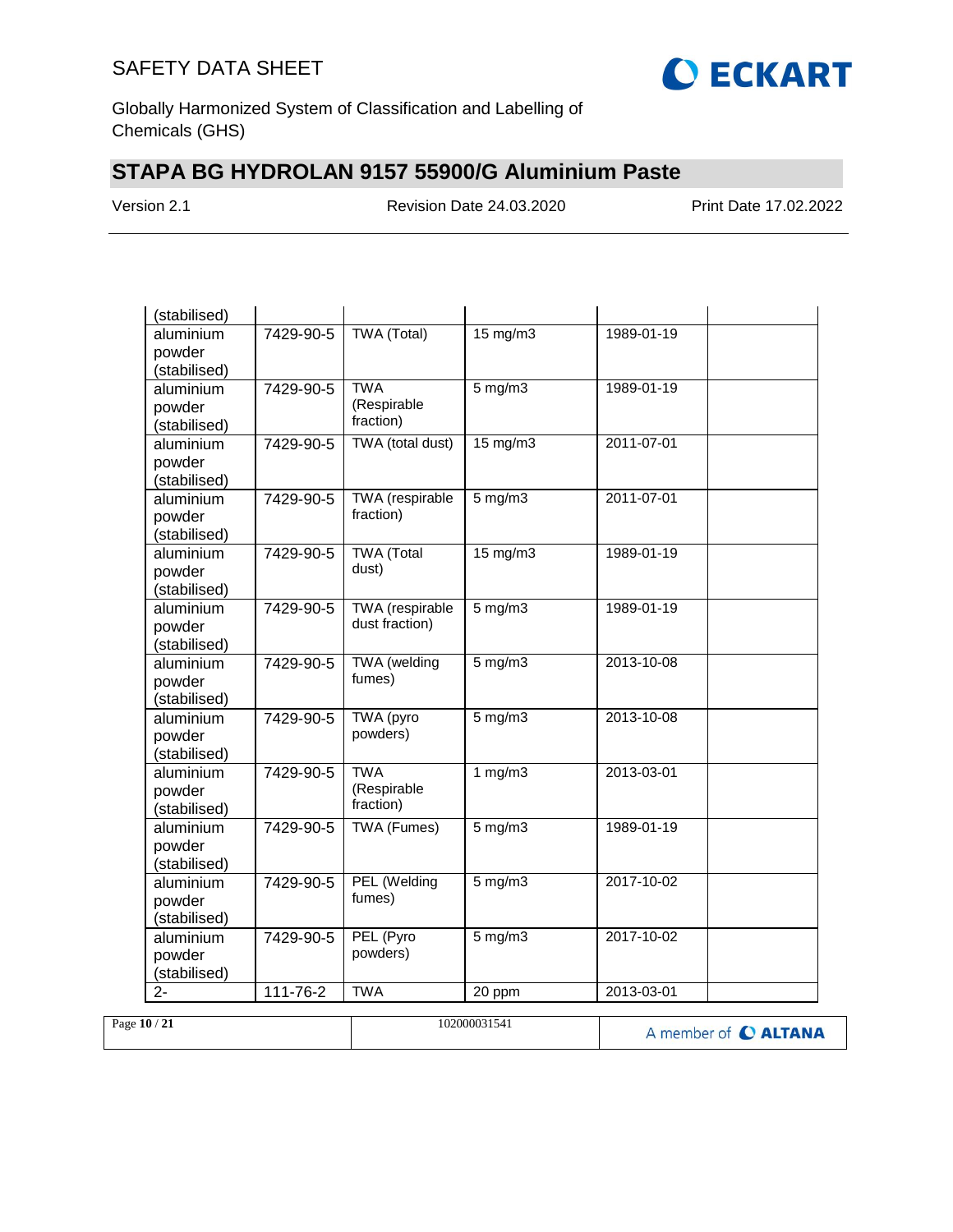

Globally Harmonized System of Classification and Labelling of Chemicals (GHS)

# **STAPA BG HYDROLAN 9157 55900/G Aluminium Paste**

Version 2.1 Revision Date 24.03.2020 Print Date 17.02.2022

| butoxyethano          |           |            |                                        |            |  |
|-----------------------|-----------|------------|----------------------------------------|------------|--|
| $2 -$<br>butoxyethano | 111-76-2  | <b>TWA</b> | 5 ppm<br>24 mg/m3                      | 2013-10-08 |  |
| $2 -$<br>butoxyethano | 111-76-2  | <b>TWA</b> | 50 ppm<br>240 mg/m3                    | 1997-08-04 |  |
| $2 -$<br>butoxyethano | 111-76-2  | <b>TWA</b> | 25 ppm<br>120 mg/m3                    | 1989-01-19 |  |
| $2 -$<br>butoxyethano | 111-76-2  | PEL        | 20 ppm<br>$97 \text{ mg/m}$ 3          | 2014-11-26 |  |
| silicon<br>dioxide    | 7631-86-9 | TWA (Dust) | 20 Million particles<br>per cubic foot | 2012-07-01 |  |
| silicon<br>dioxide    | 7631-86-9 | TWA (Dust) | 80 mg/m3 /<br>%SiO <sub>2</sub>        | 2012-07-01 |  |
| silicon<br>dioxide    | 7631-86-9 | <b>TWA</b> | $6 \text{ mg/m}$ 3                     | 2013-10-08 |  |
| silicon<br>dioxide    | 7631-86-9 | PEL        | $6$ mg/m $3$                           | 2014-11-26 |  |

#### **8.2 Exposure controls**

| Personal protective equipment |                                                      |                                                                                                                                 |
|-------------------------------|------------------------------------------------------|---------------------------------------------------------------------------------------------------------------------------------|
| Eye protection                | problems.                                            | Wear face-shield and protective suit for abnormal processing                                                                    |
| Hand protection               |                                                      |                                                                                                                                 |
| Material                      | Solvent-resistant gloves                             |                                                                                                                                 |
| Remarks                       | permeability and break through times, and of special | Take note of the information given by the producer concerning<br>workplace conditions (mechanical strain, duration of contact). |
| Page 11 / 21                  | 102000031541                                         | A member of <b>C ALTANA</b>                                                                                                     |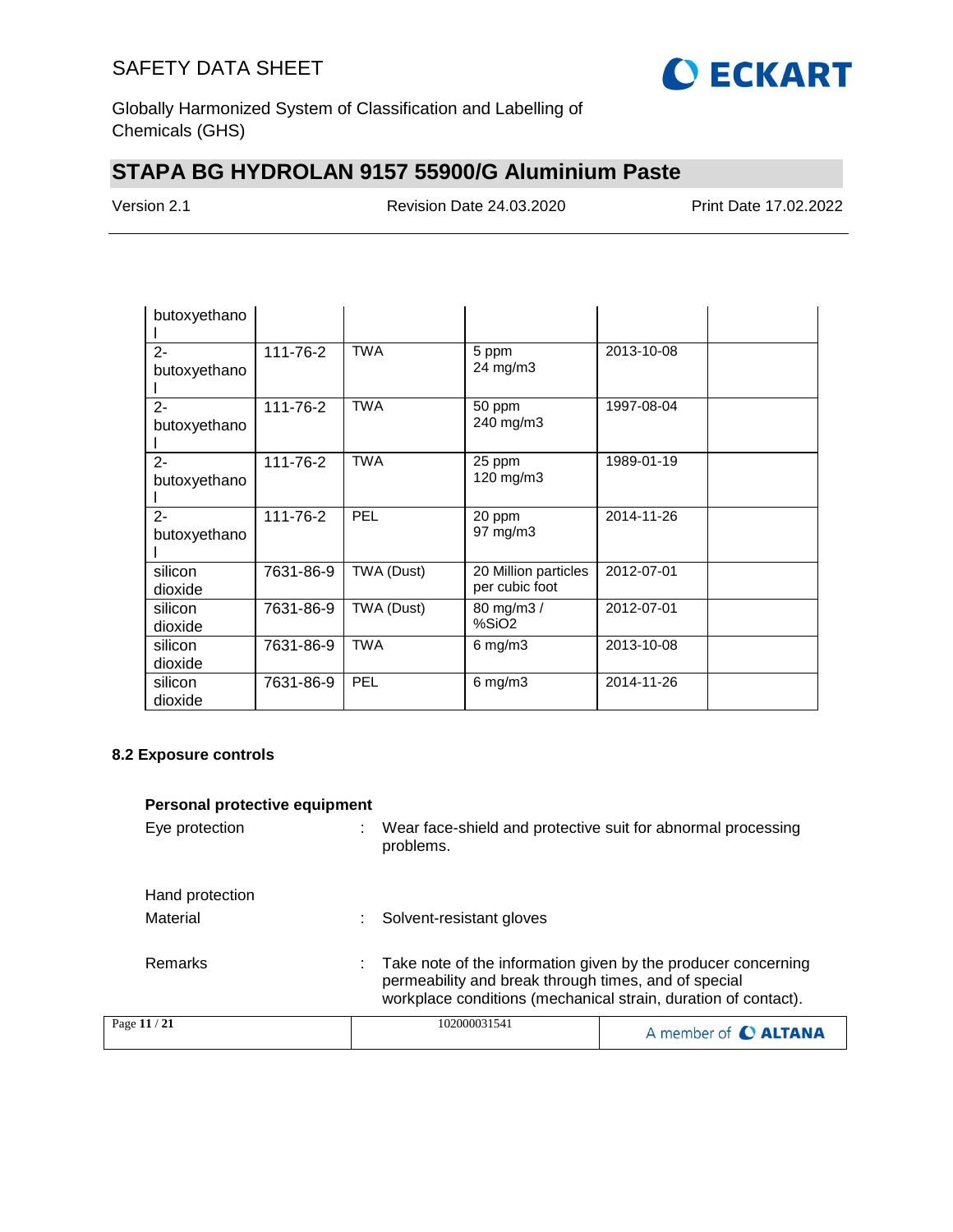

Globally Harmonized System of Classification and Labelling of Chemicals (GHS)

# **STAPA BG HYDROLAN 9157 55900/G Aluminium Paste**

| Version 2.1                                              | <b>Revision Date 24.03.2020</b>                                                                                                                                                                                                                                                                    | <b>Print Date 17.02.2022</b> |
|----------------------------------------------------------|----------------------------------------------------------------------------------------------------------------------------------------------------------------------------------------------------------------------------------------------------------------------------------------------------|------------------------------|
|                                                          |                                                                                                                                                                                                                                                                                                    |                              |
|                                                          | The exact break through time can be obtained from the<br>protective glove producer and this has to be observed.                                                                                                                                                                                    |                              |
|                                                          | Please observe the instructions regarding permeability and<br>breakthrough time which are provided by the supplier of the<br>gloves. Also take into consideration the specific local<br>conditions under which the product is used, such as the<br>danger of cuts, abrasion, and the contact time. |                              |
|                                                          | Recommended preventive skin protection                                                                                                                                                                                                                                                             |                              |
|                                                          | Skin should be washed after contact.                                                                                                                                                                                                                                                               |                              |
|                                                          | The suitability for a specific workplace should be discussed<br>with the producers of the protective gloves.                                                                                                                                                                                       |                              |
|                                                          | The suitability for a specific workplace should be discussed<br>with the producers of the protective gloves.                                                                                                                                                                                       |                              |
| Skin and body protection                                 | Long sleeved clothing                                                                                                                                                                                                                                                                              |                              |
|                                                          | Safety shoes<br>Choose body protection according to the amount and<br>concentration of the dangerous substance at the work place.                                                                                                                                                                  |                              |
|                                                          | Choose body protection according to the amount and<br>concentration of the dangerous substance at the work place.                                                                                                                                                                                  |                              |
| Respiratory protection                                   | Use suitable breathing protection if workplace concentration<br>requires.                                                                                                                                                                                                                          |                              |
| <b>Environmental exposure controls</b><br>General advice |                                                                                                                                                                                                                                                                                                    |                              |
|                                                          | Prevent further leakage or spillage if safe to do so.<br>If the product contaminates rivers and lakes or drains inform<br>respective authorities.                                                                                                                                                  |                              |

|  | Page 12 / 21 | 102000031541 | A member of C ALTANA |
|--|--------------|--------------|----------------------|
|--|--------------|--------------|----------------------|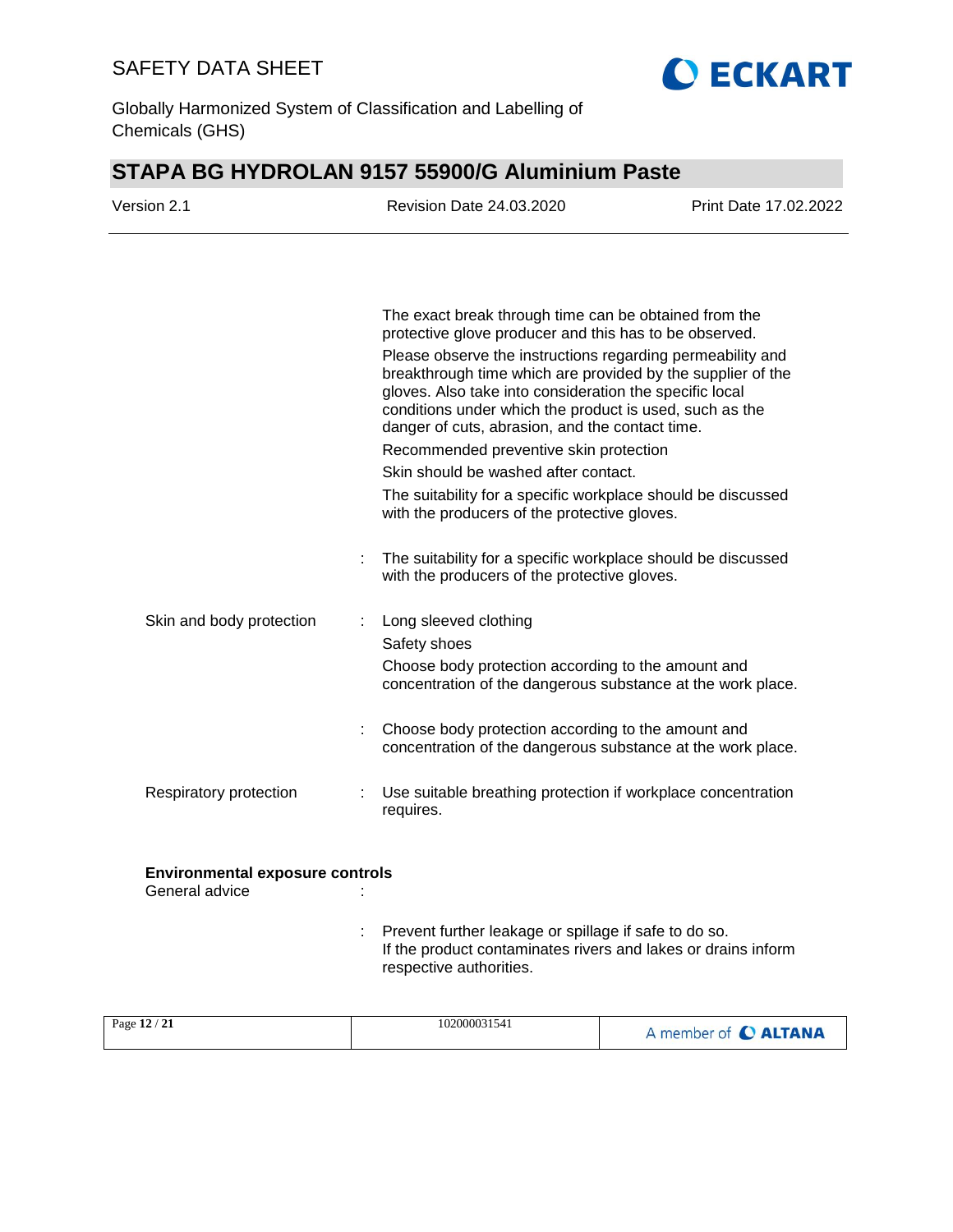

# **STAPA BG HYDROLAN 9157 55900/G Aluminium Paste**

| Version 2.1 | Revision Date 24.03.2020                                                                | <b>Print Date 17.02.2022</b> |
|-------------|-----------------------------------------------------------------------------------------|------------------------------|
| Water       | : The product should not be allowed to enter drains, water<br>courses or the soil.<br>÷ |                              |

### **SECTION 9: Physical and chemical properties**

### **9.1 Information on basic physical and chemical properties**

| Appearance                             | : Pasty solid             |  |
|----------------------------------------|---------------------------|--|
| Colour                                 | : silver                  |  |
| Odour                                  | characteristic            |  |
| рH                                     | No data available         |  |
| Freezing point                         | No data available         |  |
| Boiling point/boiling range            | No data available         |  |
| Flash point                            | No data available         |  |
| <b>Bulk density</b>                    | No data available         |  |
| Flammability (solid, gas)              | <b>Combustible Solids</b> |  |
|                                        |                           |  |
| Auto-flammability                      | not auto-flammable        |  |
| Upper explosion limit                  | No data available         |  |
| Lower explosion limit                  | No data available         |  |
| Vapour pressure                        | No data available         |  |
| Density                                | No data available         |  |
| Water solubility                       | No data available         |  |
| Miscibility with water                 | immiscible                |  |
| Solubility in other solvents           | No data available         |  |
| Partition coefficient: n-octanol/water | No data available         |  |
| $-12/21$                               | 102000021541              |  |

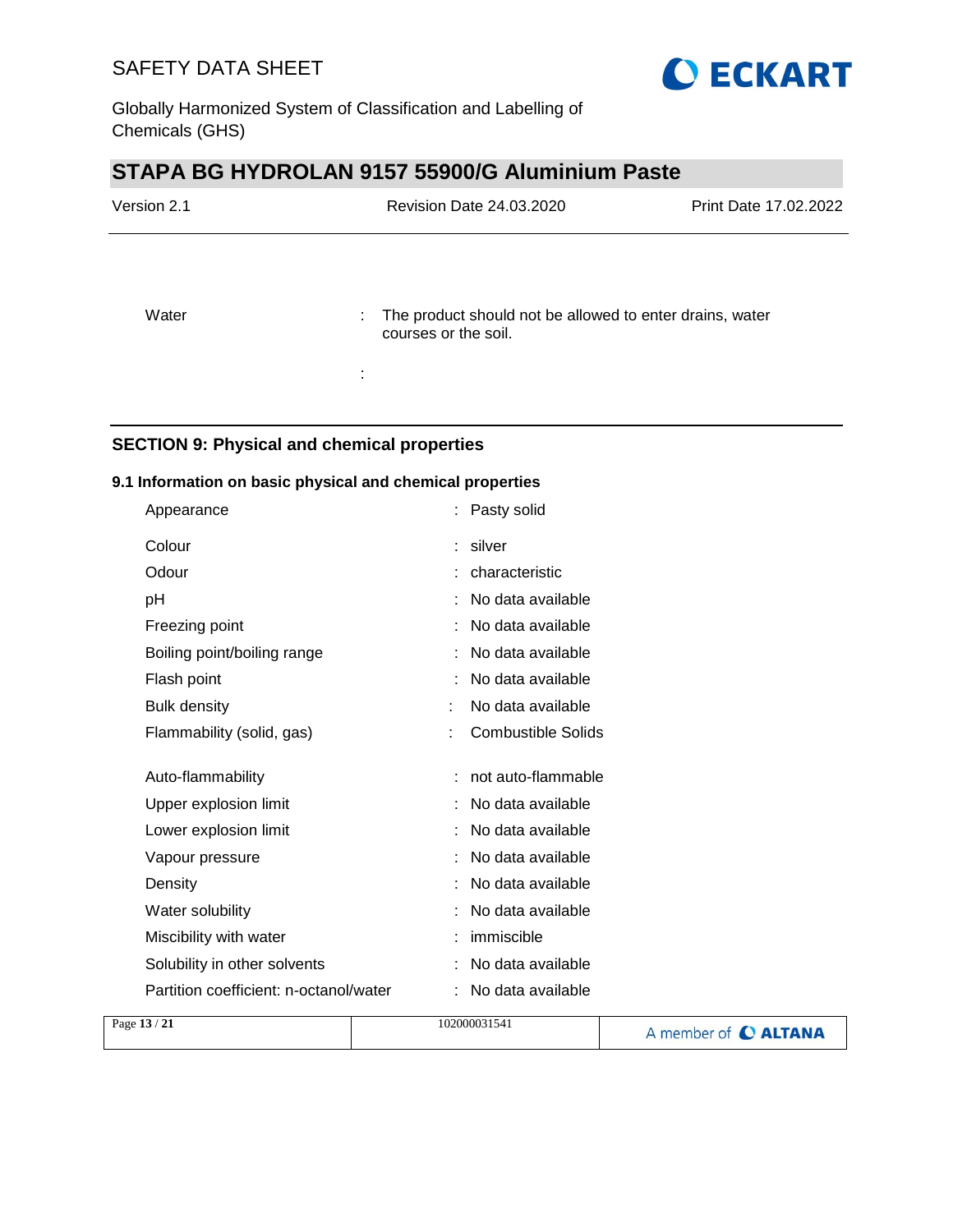

Globally Harmonized System of Classification and Labelling of Chemicals (GHS)

# **STAPA BG HYDROLAN 9157 55900/G Aluminium Paste**

| Version 2.1 | <b>Revision Date 24.03.2020</b> | Print Date 17,02,2022 |
|-------------|---------------------------------|-----------------------|
|             |                                 |                       |

| Ignition temperature        | : No data available   |
|-----------------------------|-----------------------|
| Thermal decomposition       | No data available     |
| Viscosity, dynamic          | $:$ No data available |
| Viscosity, kinematic        | : No data available   |
| Flow time                   | : No data available   |
| <b>Explosive properties</b> | : Not explosive       |
|                             |                       |

#### **9.2 Other information**

No data available

### **SECTION 10: Stability and reactivity**

#### **10.1 Reactivity**

No decomposition if stored and applied as directed.

#### **10.2 Chemical stability**

No decomposition if stored and applied as directed.

#### **10.3 Possibility of hazardous reactions**

| Hazardous reactions                             | : Reacts with alkalis, acids, halogenes and oxidizing agents.<br>Contact with acids and alkalis may release hydrogen.<br>Mixture reacts slowly with water resulting in evolution of<br>hydrogen.<br>Vapour/air-mixtures are explosive at intense warming.<br>Stable under recommended storage conditions. |
|-------------------------------------------------|-----------------------------------------------------------------------------------------------------------------------------------------------------------------------------------------------------------------------------------------------------------------------------------------------------------|
| 10.4 Conditions to avoid<br>Conditions to avoid |                                                                                                                                                                                                                                                                                                           |
|                                                 | $\therefore$ Do not allow to dry.<br>No data available                                                                                                                                                                                                                                                    |

### **10.5 Incompatible materials**

| Page 14 / 21 | 102000031541 | A member of C ALTANA |
|--------------|--------------|----------------------|
|--------------|--------------|----------------------|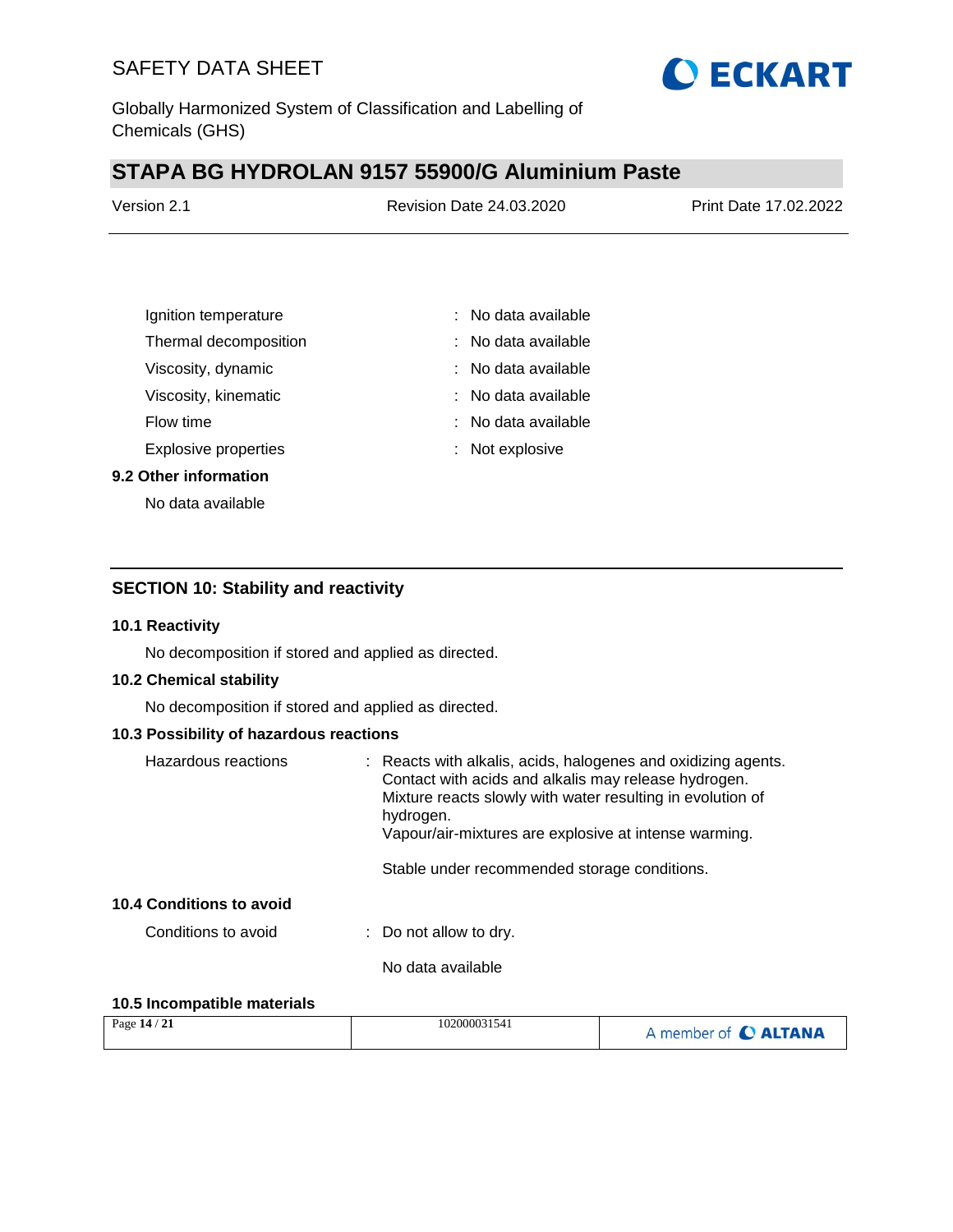

Globally Harmonized System of Classification and Labelling of Chemicals (GHS)

# **STAPA BG HYDROLAN 9157 55900/G Aluminium Paste**

| Version 2.1                                                                                                        | Revision Date 24.03.2020                                                       | Print Date 17.02.2022 |
|--------------------------------------------------------------------------------------------------------------------|--------------------------------------------------------------------------------|-----------------------|
| Materials to avoid                                                                                                 | : Acids<br><b>Bases</b><br>Oxidizing agents<br>Highly halogenated compounds    |                       |
| 10.6 Hazardous decomposition products                                                                              |                                                                                |                       |
| Hazardous decomposition<br>products                                                                                | : No data available                                                            |                       |
| Other information                                                                                                  | : No data available                                                            |                       |
| <b>SECTION 11: Toxicological information</b><br>11.1 Information on toxicological effects<br><b>Acute toxicity</b> |                                                                                |                       |
| <b>Components:</b><br>2-butoxyethanol:<br>Acute inhalation toxicity                                                | $: >3,1$ mg/l<br>Exposure time: 1 h<br>Test atmosphere: vapour                 |                       |
| Acute dermal toxicity                                                                                              | : The component/mixture is moderately toxic after single<br>contact with skin. |                       |
| silicon dioxide :<br>Acute oral toxicity                                                                           | : LD50 Rat: 5 000 mg/kg                                                        |                       |

| Page 15 / 21 | 102000031541<br>. | A member of C ALTANA |
|--------------|-------------------|----------------------|
|--------------|-------------------|----------------------|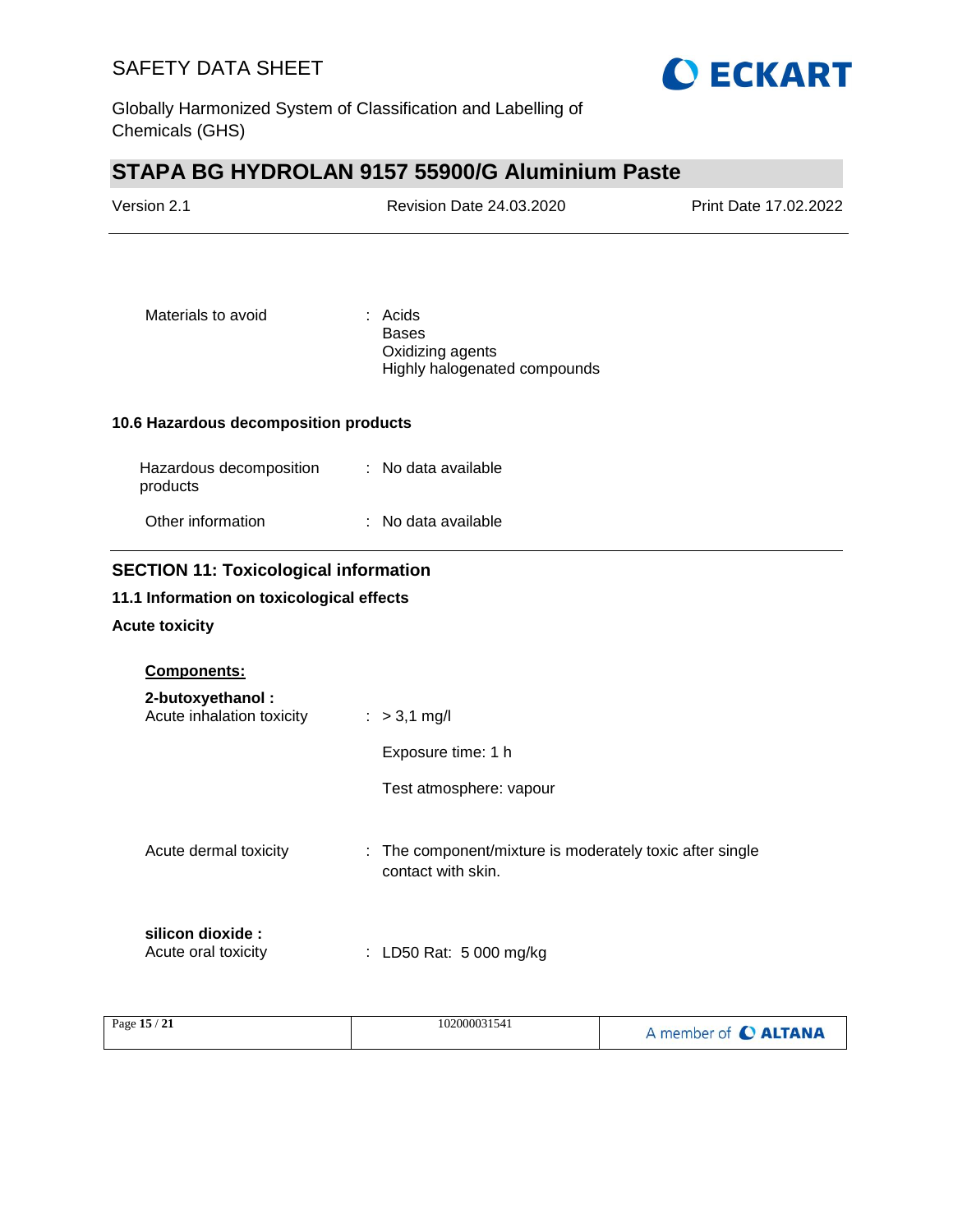

Globally Harmonized System of Classification and Labelling of Chemicals (GHS)

# **STAPA BG HYDROLAN 9157 55900/G Aluminium Paste**

| Version 2.1                                                           | <b>Revision Date 24.03.2020</b>                                           | Print Date 17.02.2022 |
|-----------------------------------------------------------------------|---------------------------------------------------------------------------|-----------------------|
|                                                                       |                                                                           |                       |
|                                                                       | Mouse: 15 000 mg/kg                                                       |                       |
| Acute inhalation toxicity                                             | : Rat: 0,139 mg/l                                                         |                       |
|                                                                       | Exposure time: 4 h                                                        |                       |
| Acute dermal toxicity                                                 | : LD50 Rabbit: $> 5000$ mg/kg                                             |                       |
| N-(3-(trimethoxysilyl)propyl)ethylenediamine :<br>Acute oral toxicity | : LD50 Rat: ca. 2 995 mg/kg                                               |                       |
| Acute inhalation toxicity                                             | : LC50 : 1,49 - 2,44 mg/l                                                 |                       |
|                                                                       | Exposure time: 4 h                                                        |                       |
|                                                                       | Test atmosphere: vapour                                                   |                       |
|                                                                       | The component/mixture is moderately toxic after short term<br>inhalation. |                       |
| <b>Skin corrosion/irritation</b>                                      |                                                                           |                       |

### **Product**

May cause skin irritation in susceptible persons.

#### **Serious eye damage/eye irritation**

### **Product**

| Page 16 / 21 | 102000031541 | A member of C ALTANA |
|--------------|--------------|----------------------|
|              |              |                      |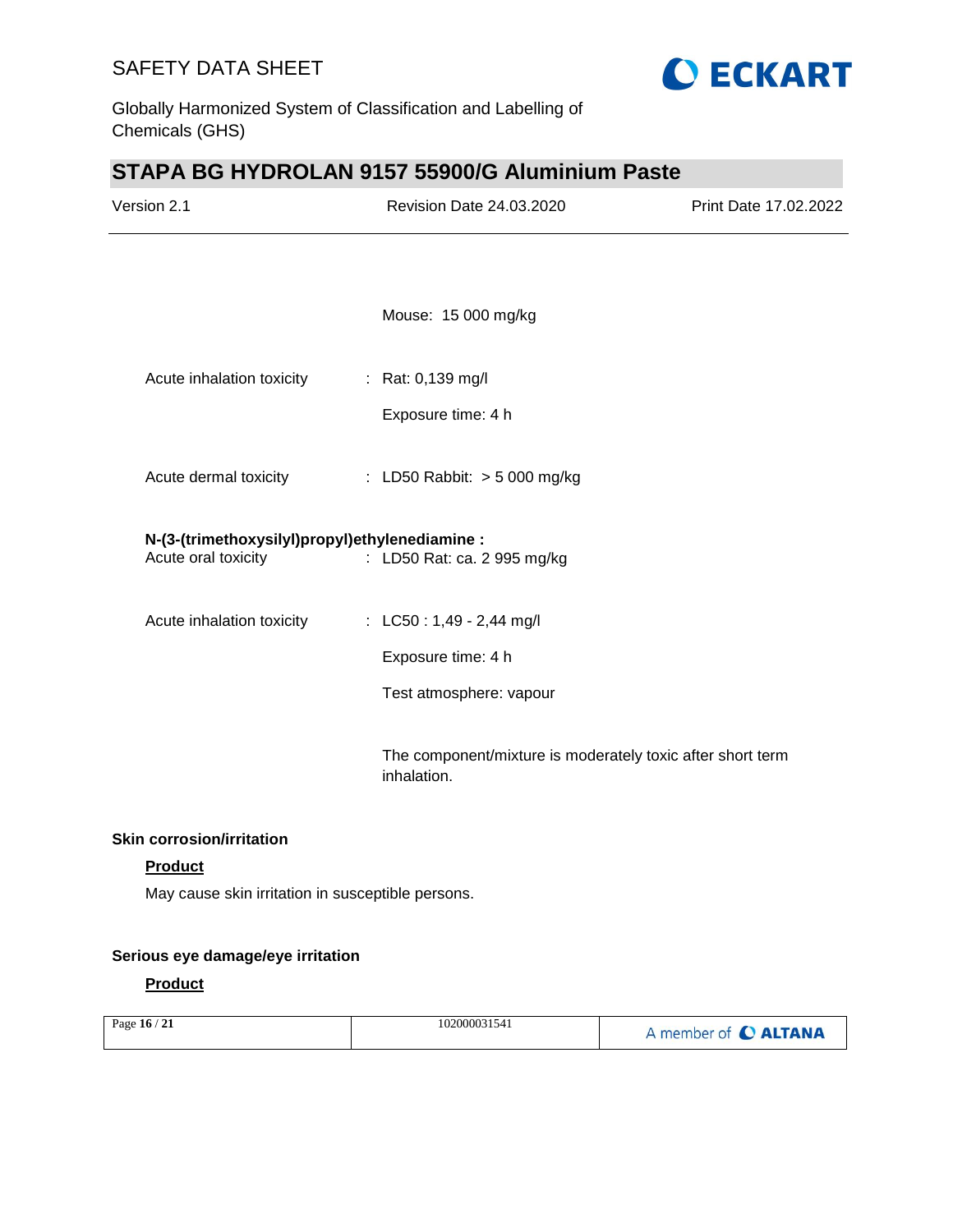

Globally Harmonized System of Classification and Labelling of Chemicals (GHS)

# **STAPA BG HYDROLAN 9157 55900/G Aluminium Paste**

| Version 2.1 | <b>Revision Date 24.03.2020</b> | Print Date 17.02.2022 |
|-------------|---------------------------------|-----------------------|
|             |                                 |                       |

Eye irritation

#### **Respiratory or skin sensitisation**

No data available

#### **Carcinogenicity**

No data available

### **Toxicity to reproduction/fertility**

No data available

#### **Reprod.Tox./Development/Teratogenicity**

No data available

#### **STOT - single exposure**

No data available

#### **STOT - repeated exposure**

No data available

#### **Aspiration toxicity**

No data available

### **Further information**

#### **Product**

No data available

| Page 17 / 21 | 102000031541 | A member of C ALTANA |
|--------------|--------------|----------------------|
|              |              |                      |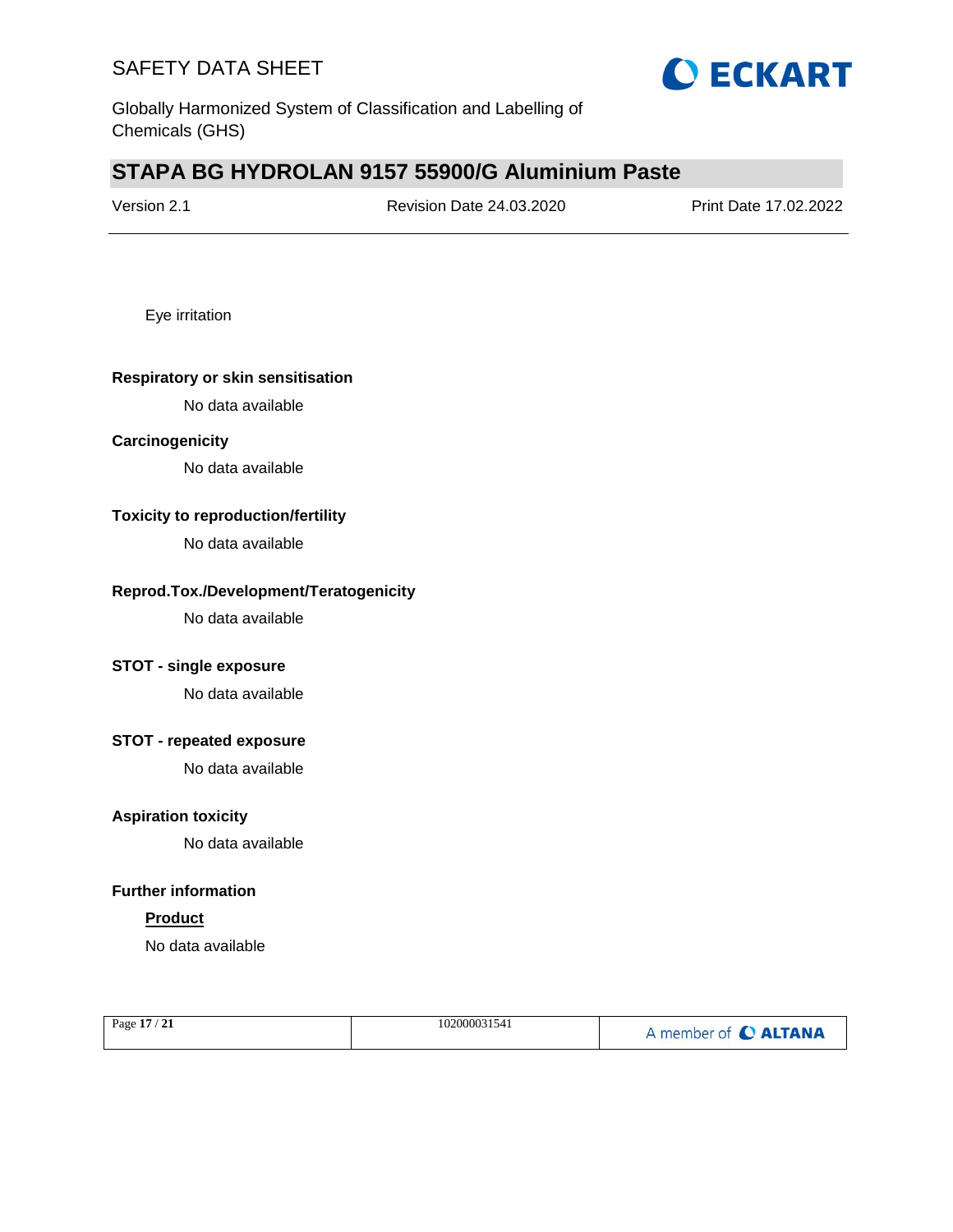

Globally Harmonized System of Classification and Labelling of Chemicals (GHS)

# **STAPA BG HYDROLAN 9157 55900/G Aluminium Paste**

Version 2.1 Revision Date 24.03.2020 Print Date 17.02.2022

## **SECTION 12: Ecological information**

#### **12.1 Toxicity**

**Components:**

**silicon dioxide (7631-86-9) :**

| Toxicity to daphnia and other | : (Daphnia (water flea)): $7600 \text{ mg/l}$ |
|-------------------------------|-----------------------------------------------|
| aquatic invertebrates         |                                               |
| Toxicity to algae             | : (Chlorella pyrenoidosa (aglae)): 440 mg/l   |
|                               | Exposure time: 72 h                           |

#### **12.2 Persistence and degradability**

No data available

#### **12.3 Bioaccumulative potential**

No data available

#### **12.4 Mobility in soil**

No data available

#### **12.5 Results of PBT and vPvB assessment**

No data available

#### **12.6 Other adverse effects**

#### **Product:**

Additional ecological information : No data available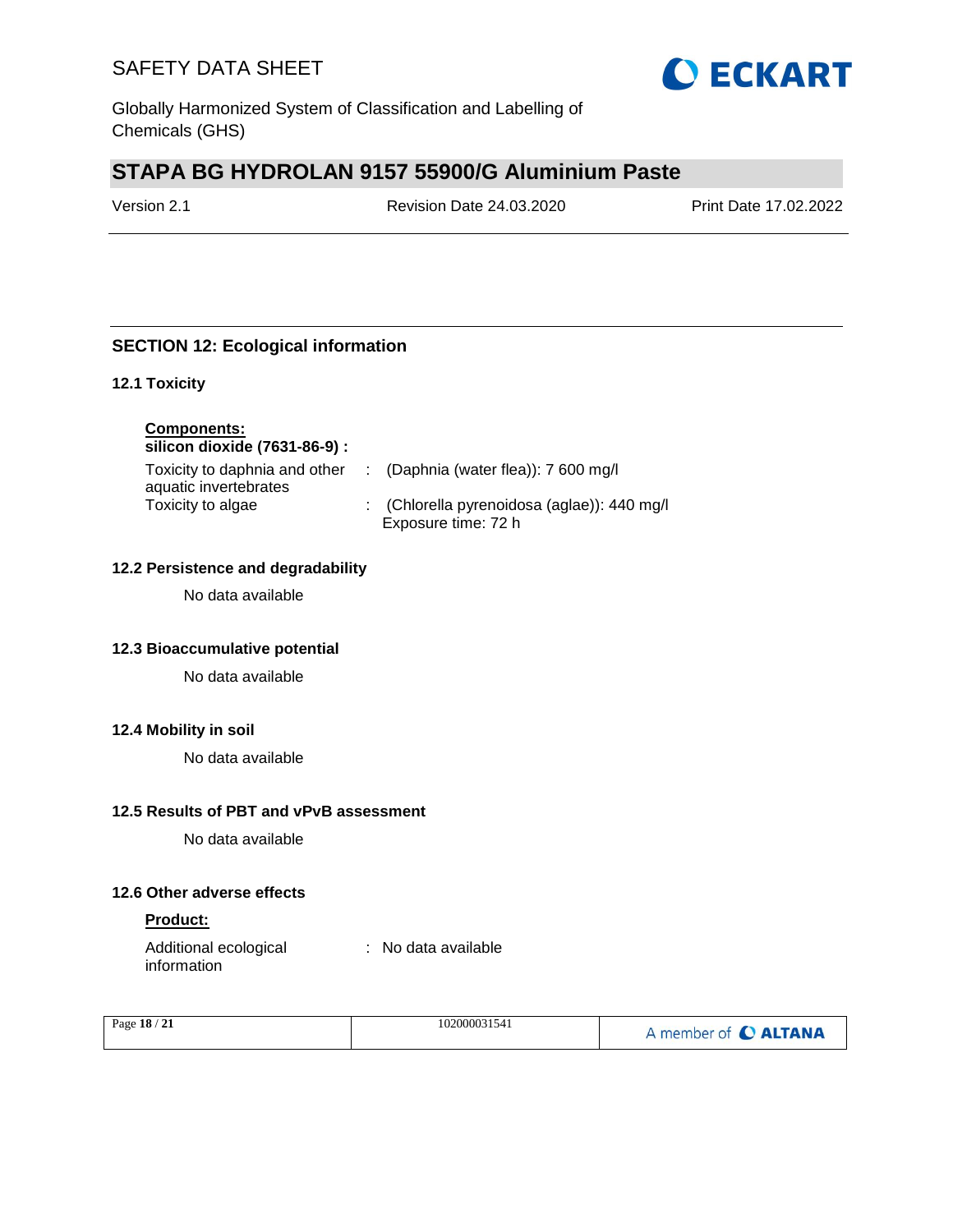

Globally Harmonized System of Classification and Labelling of Chemicals (GHS)

# **STAPA BG HYDROLAN 9157 55900/G Aluminium Paste**

Version 2.1 Revision Date 24.03.2020 Print Date 17.02.2022

### **SECTION 13: Disposal considerations**

#### **13.1 Waste treatment methods**

| Product                | : Do not dispose of waste into sewer.<br>Do not contaminate ponds, waterways or ditches with<br>chemical or used container.<br>Send to a licensed waste management company.<br>In accordance with local and national regulations. |
|------------------------|-----------------------------------------------------------------------------------------------------------------------------------------------------------------------------------------------------------------------------------|
| Contaminated packaging | : Empty remaining contents.<br>Dispose of as unused product.<br>Do not re-use empty containers.<br>In accordance with local and national regulations.                                                                             |

### **SECTION 14: Transport information**

**14.1 UN number**

- **14.2 Proper shipping name**
- **14.3 Transport hazard class**

**14.4 Packing group**

**14.5 Environmental hazards**

#### **14.6 Special precautions for user**

Not classified as dangerous in the meaning of transport regulations.

#### **14.7 Transport in bulk according to Annex II of MARPOL 73/78 and the IBC Code**

No data available

| Page 19 / 21 | 102000031541 | A member of C ALTANA |
|--------------|--------------|----------------------|
|              |              |                      |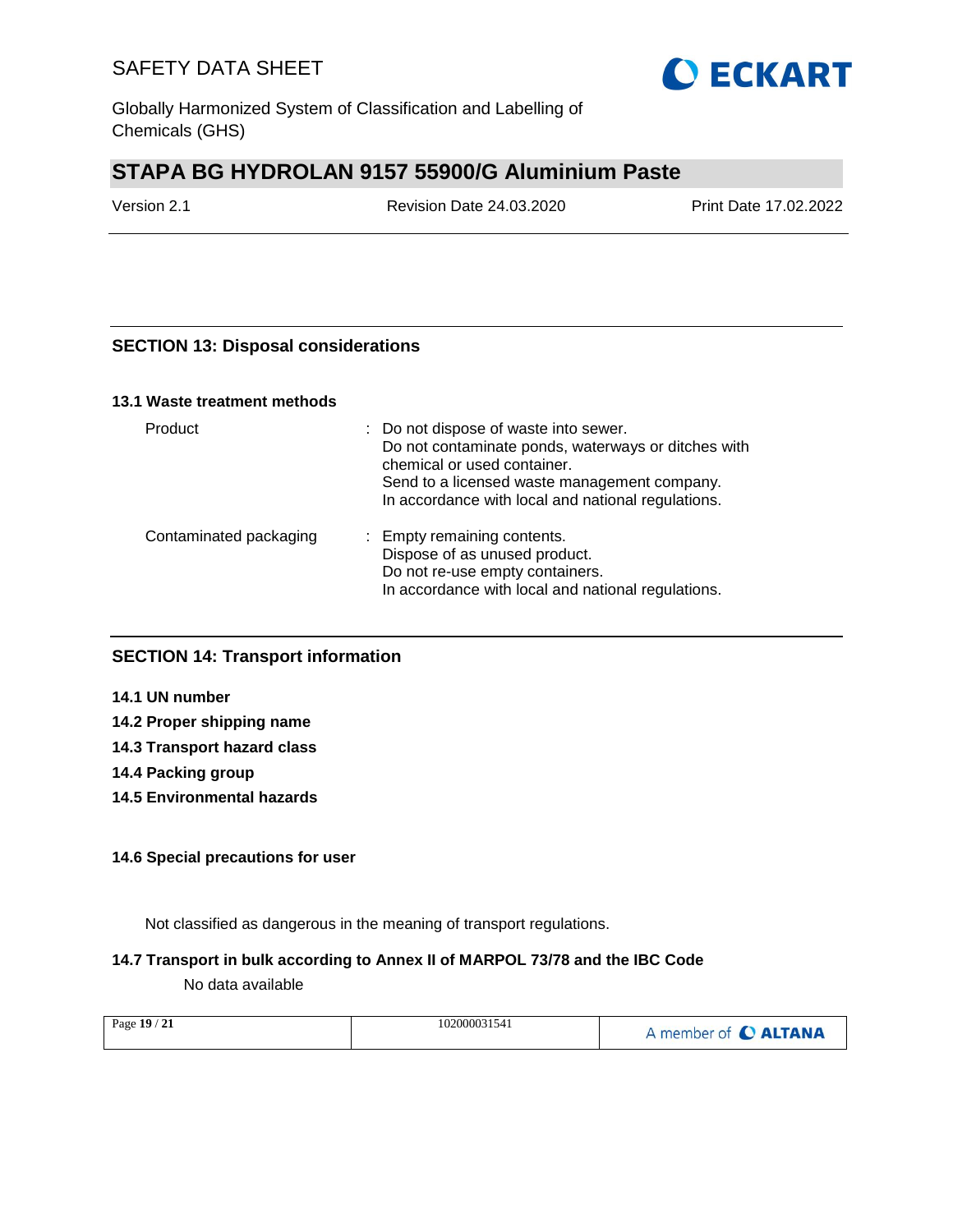

Globally Harmonized System of Classification and Labelling of Chemicals (GHS)

# **STAPA BG HYDROLAN 9157 55900/G Aluminium Paste**

Version 2.1 Revision Date 24.03.2020 Print Date 17.02.2022

### **SECTION 15: Regulatory information**

#### **15.1 Safety, health and environmental regulations/legislation specific for the substance or mixture**

| REACH - Candidate List of Substances of Very High<br>Concern for Authorisation (Article 59). | : Not applicable   |
|----------------------------------------------------------------------------------------------|--------------------|
| Regulation (EC) No 1005/2009 on substances that<br>deplete the ozone layer                   | $:$ Not applicable |
| Regulation (EC) No 850/2004 on persistent organic<br>pollutants                              | : Not applicable   |

#### **15.2 Chemical safety assessment**

No data available

#### **SECTION 16: Other information**

| <b>Full text of H-Statements</b> |                                        |                                       |                      |  |
|----------------------------------|----------------------------------------|---------------------------------------|----------------------|--|
| H <sub>22</sub> 7                |                                        | : Combustible liquid.                 |                      |  |
| H <sub>228</sub>                 |                                        | : Flammable solid.                    |                      |  |
| H <sub>302</sub>                 |                                        | : Harmful if swallowed.               |                      |  |
| $H302 + H332$                    |                                        | : Harmful if swallowed or if inhaled. |                      |  |
| H <sub>303</sub>                 |                                        | : May be harmful if swallowed.        |                      |  |
| H <sub>3</sub> 12                |                                        | $:$ Harmful in contact with skin.     |                      |  |
| H <sub>3</sub> 13                | : May be harmful in contact with skin. |                                       |                      |  |
| H <sub>315</sub>                 |                                        | : Causes skin irritation.             |                      |  |
| H <sub>317</sub>                 | : May cause an allergic skin reaction. |                                       |                      |  |
| H <sub>318</sub>                 | : Causes serious eye damage.           |                                       |                      |  |
| H <sub>3</sub> 19                |                                        | : Causes serious eye irritation.      |                      |  |
| Page 20 / 21                     | 102000031541                           |                                       | A member of C ALTANA |  |
|                                  |                                        |                                       |                      |  |